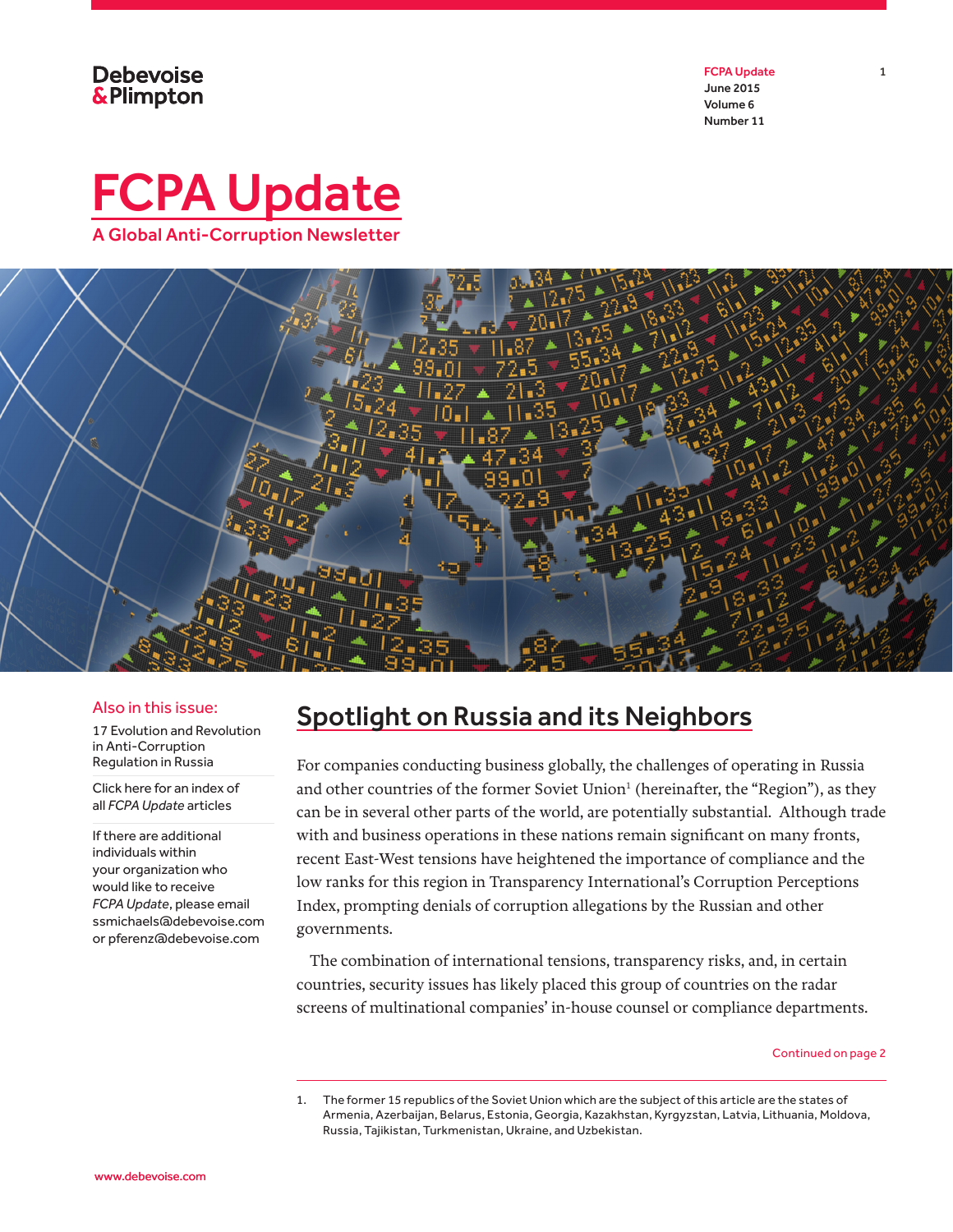FCPA Update 2 June 2015 Volume 6 Number 11

Spotlight on Russia and its Neighbors Continued from page 1

**Debevoise &Plimpton** 

> Yet business with the Region goes on, in no small part because of its rich resources and growth potential, its sizable territory and population, and the unacceptable costs of abandoning these markets to other companies.

> Perhaps even more importantly, the conduct of international business in and with Russia and the rest of the Region may be the best hope of easing the tensions that have been of such concern in recent years. Companies and governments on all sides of the controversies thus have an interest in effective compliance solutions to the challenges involved. In this Spotlight article, we examine the risks in the Region and related history of anti-bribery enforcement in the United States, and identify steps companies may wish to consider as they navigate the challenges involved. In an accompanying article, we discuss the state of Russia's efforts to enforce anti-bribery norms.

### **I. Why Russia and its Neighbors Matter**

### *A. Business Environment*

As a consequence of international sanctions and the fall in energy prices, Russia faces a difficult economic environment. $^2$  The value of the ruble has recovered from record lows in 2014, but Russian companies in search of investment have limited places to turn.3 The World Bank has projected negative growth of 3.8 percent in Russia for 2015.4

Against this backdrop, the perception of corruption risks in Russia has only compounded the country's troubles. In 2012 and 2013, Russia received a score of 28 on the Transparency International ("TI") Corruption Perceptions Index ("CPI"), placing Russia in 133rd place out of 176 countries in 2012<sup>5</sup> and 127th out of 177 countries in 2013.<sup>6</sup> In 2014, Russia's score remained largely unchanged at 27. TI has explained Russia's 2014 performance by pointing to lackluster domestic enforcement of anti-corruption laws and the lack of international anti-corruption partnerships.7

- 2. *See, e.g*., Holly Ellyatt, "The Russian Billionaires Hit Hard by Oil's Plunge," *CNBC* (May 27, 2015), http://www.cnbc.com/id/102709483.
- 3. *See* Guy Taylor, "Russia Recovery Talk Premature as Sanctions Threaten to Cripple Economy," *The Washington Times* (May 25, 2015), http://www.washingtontimes.com/news/2015/may/25/russia-recovery-talk-premature-as-sanctions-threat/?page=all.
- 4. The World Bank, "Russia Overview" (Apr. 17, 2015), http://www.worldbank.org/en/country/russia/overview.
- 5. Transparency International, "Corruption Perceptions Index 2012: Results," http://www.transparency.org/cpi2012/results.
- 6. Transparency International, "Corruption Perceptions Index 2013: Results," http://www.transparency.org/cpi2013/results. *See also infra* pp. 17-23.
- 7. Transparency International Russia, "Corruption Perception Index 2014: Russia's Rating Falls by One Point" (Dec. 3, 2014), http://transparency.org.ru/en/news/corruption-perception-index-2014-russia-s-rating-falls-by-one-point.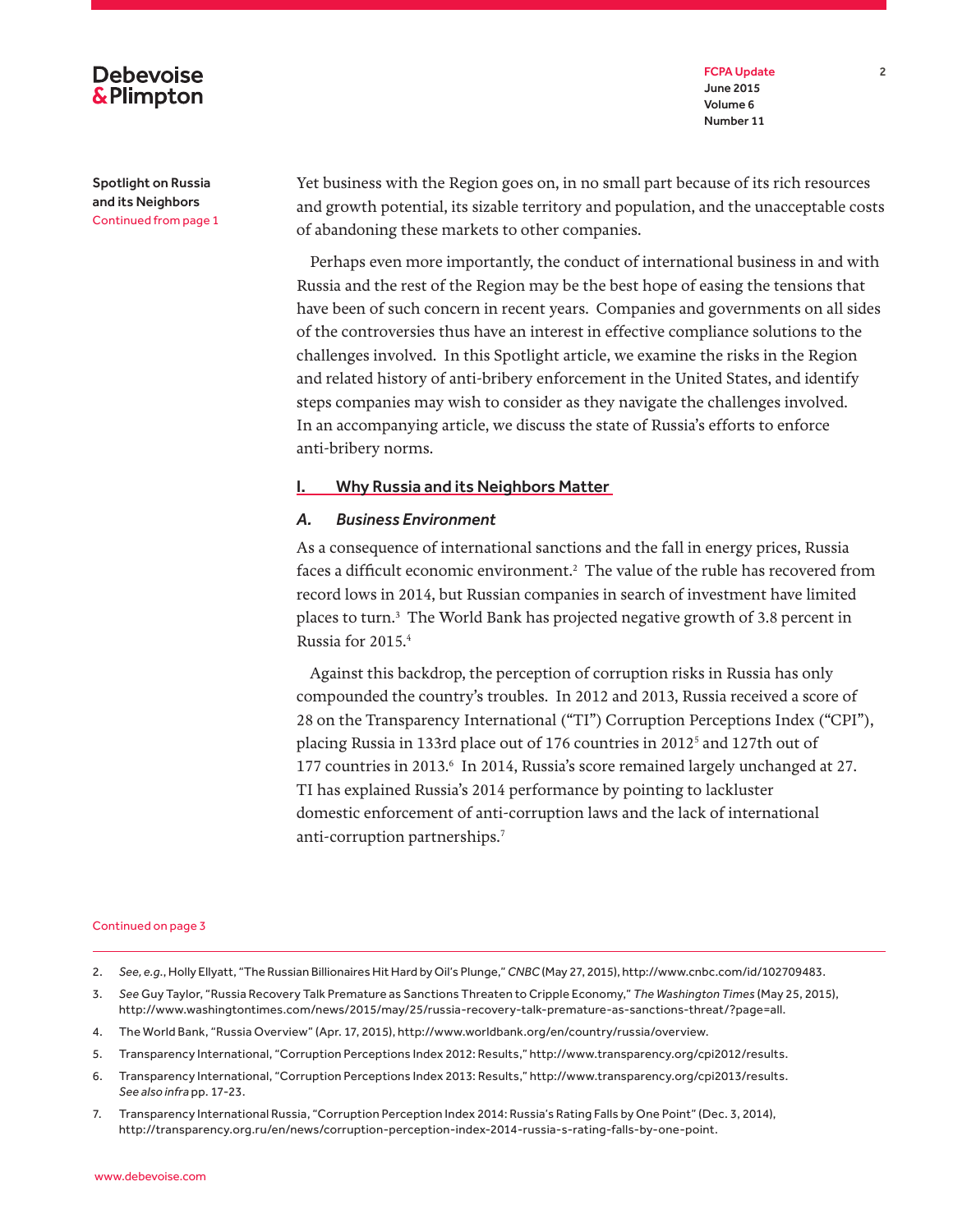

FCPA Update 3 June 2015 Volume 6 Number 11

Spotlight on Russia and its Neighbors Continued from page 2

According to a recent survey, in-house counsel and compliance officers believe that companies doing business in Russia face greater risk of being swept up in a corruption enforcement action than those conducting business in any other region. Seventy-five percent of those surveyed chose Russia as one of the countries posing the greatest risk, higher than the percentage selecting African nations (59%) or China (53%).<sup>8</sup>

 "Out of the 14 countries in the Region other than Russia, all save Georgia and the Baltic States placed lower than 100th in the global rankings. Estonia ranked highest, finishing in 26th place. Turkmenistan and Uzbekistan placed at the bottom, in 169th and 166th place, respectively, with only six countries in the world faring worse than Turkmenistan. Kazakhstan, a country that figured prominently in several recent FCPA investigations, finished in 126th place."

> A number of other countries in the Region also have performed poorly in the most recent CPI rankings. Out of the 14 countries in the Region other than Russia, all save Georgia and the Baltic States placed lower than 100th in the global rankings. Estonia ranked highest, finishing in 26th place. Turkmenistan and Uzbekistan placed at the bottom, in 169th and 166th place, respectively, with only six countries in the world faring worse than Turkmenistan. Kazakhstan, a country that figured prominently in several recent FCPA investigations, finished in 126th place. Even though Kazakhstan received a modestly higher ranking in 2014 than in 2013, when it ranked 140th, scores for all other countries in the Region remained relatively stable year-to-year.9 Although Ukraine ranked 142nd on the CPI in  $2014$ ,<sup>10</sup> the newly formed Ukrainian government has announced that anticorruption enforcement will be one of the government's top priorities, passing a series of new anti-corruption laws and creating a National Anti-Corruption Bureau.<sup>11</sup> With Ukraine's faltering economy, the future of these and other initiatives of the Ukrainian government remains in question.

<sup>8.</sup> AlixPartners, "Global Industry Faces Ongoing Uphill Battle Against Corruption" (May 4, 2015), http://www.alixpartners.com/en/ MediaCenter/PressReleases/tabid/821/articleType/ArticleView/articleId/1650/Global-Industry-Faces-Ongoing-Uphill-Battle-Against Corruption.aspx.

<sup>9.</sup> Transparency International, "Corruption Perceptions Index 2014: Results," http://www.transparency.org/cpi2014/results.

<sup>10.</sup> *Id*.

<sup>11.</sup> Alyona N. Kucher, Jane Shvets, Alexander Dmitrenko, and Alisa Melekhina, "Compliance in a Hot Zone: Ukraine Enacts New Anti-Corruption Laws," *FCPA Update*, Vol. 6, No. 7 (Feb. 2015), http://www.debevoise.com/~/media/files/insights/publications/2015/02/fcpa\_update\_ feb\_2015.pdf.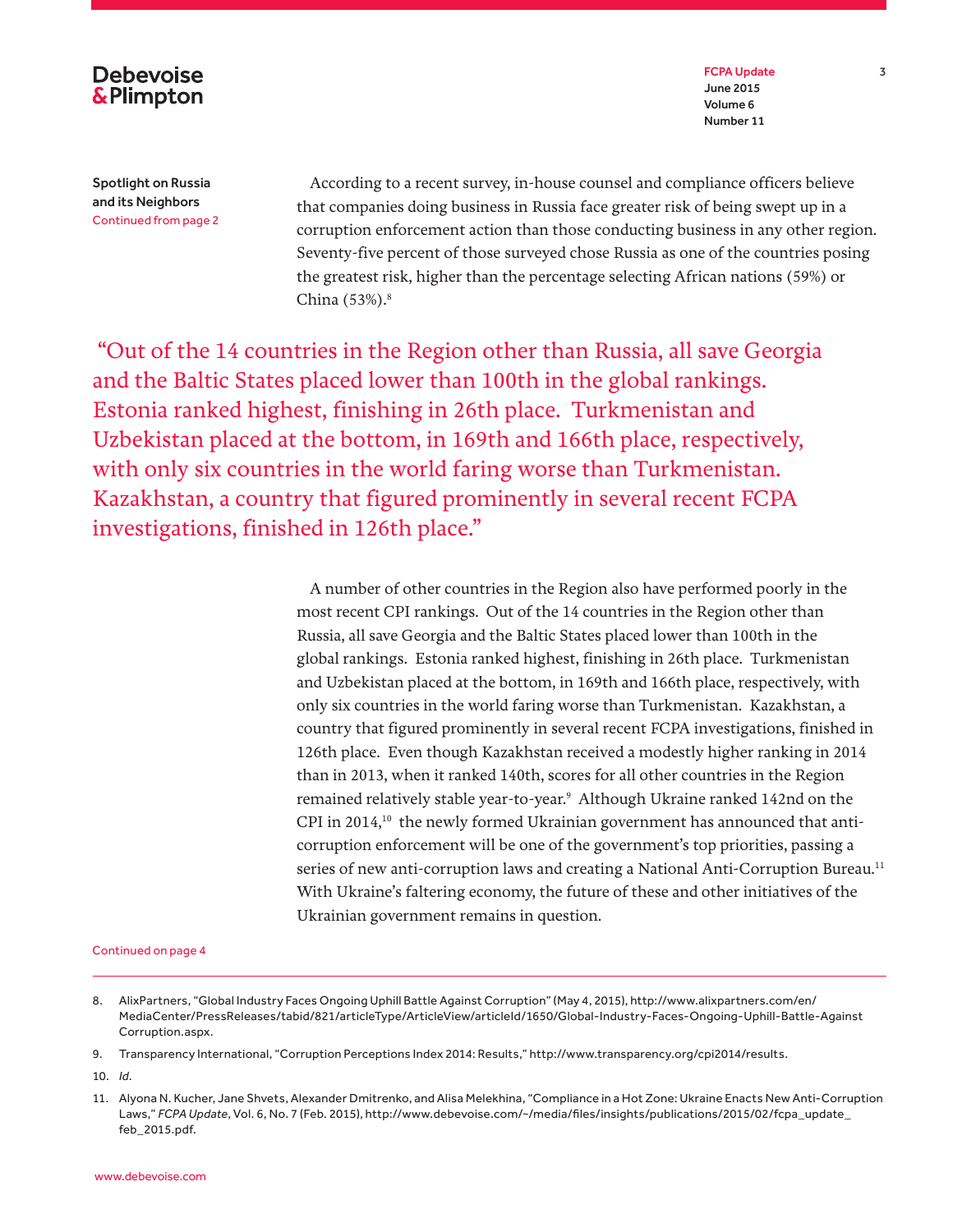FCPA Update 4 June 2015 Volume 6 Number 11

## **Debevoise &Plimpton**

Spotlight on Russia and its Neighbors Continued from page 3

While the Baltic States have fared well on the CPI for many years, Georgia is an example of a remarkable turnaround. In 2005, Georgia placed 130th on the CPI, tying with Kyrgyzstan among other countries.12 By 2014, Georgia placed 50th, while Kyrgyzstan languished in 136th place.<sup>13</sup> That significant improvement in perceptions was likely the result of substantial anti-corruption efforts undertaken by the Georgian government, including passage of new anti-corruption legislation, prosecution of high-ranking officials, and overhaul of the country's regulatory framework.14

### *B. Enforcement Efforts*

The U.S. Department of Justice ("DOJ") and the U.S. Securities and Exchange Commission ("SEC") have pursued a number of cases involving Russia and the Region over the past ten years. Indeed, from 2005 to the present, 19 concluded FCPA enforcement actions brought by the SEC included a component related to one or more countries in the Region, representing approximately 17 percent of the total number of SEC FCPA enforcement actions during this period. Countries in the region identified in these actions include Russia (9 actions), Kazakhstan (8), Azerbaijan (2), and Uzbekistan (2). In 2013 and 2014, 37 and 25 percent of the resolved SEC enforcement actions, respectively, involved conduct in the Region. Similarly, since 2005 approximately 10 percent of all FCPA cases initiated by the DOJ alleged conduct involving one or more countries in the Region, including Russia (7 actions), Kazakhstan (5), Azerbaijan (4), and Uzbekistan (2).15

The Region also figures prominently in three ongoing FCPA investigations. In 2013, Cisco Systems Inc. disclosed SEC and DOJ investigations into possible FCPA violations involving its operations in Russia and certain other countries in the Region.16 In May 2014, Key Energy Services, Inc. disclosed an ongoing FCPA investigation involving its business activities in Russia.17 While Key Energy and Cisco identified Russia as a nation of interest in the investigations, they did not identify which activities drew the attention of U.S. authorities.<sup>18</sup>

### Continued on page 5

- 13. *See* Transparency International, note 9, *supra*.
- 14. *See* Transparency International, "Anti-Corruption Progress in Georgia, Liberia, Rwanda" (July 6, 2011), http://www.transparency.org/files/ content/corruptionqas/HelpDesk\_Anticorruption\_progress\_in\_Rwanda\_Liberia\_Georgia.pdf.
- 15. *See* U.S. Securities & Exchange Comm'n, "SEC Enforcement Actions: FCPA Cases" (last visited June 23, 2015), http://www.sec. gov/spotlight/fcpa/fcpa-cases.shtml; U.S. Dep't of Justice, "FCPA and Related Enforcement Actions" (last visited June 25, 2015), http://www.justice.gov/criminal/fraud/fcpa/cases/a.html.
- 16. Roxane Marenberg, "The Importance of Ethics in Global Business," *Cisco Blogs* (Dec. 23, 2013), http://blogs.cisco.com/news/theimportance-of-ethics-in-global-business.
- 17. Rachel Louise Ensign, "SEC Investigating Key Energy For Potential Foreign Bribery," *The Wall Street Journal* (May 7, 2014), http://blogs.wsj.com/riskandcompliance/2014/05/07/sec-investigating-key-energy-for-potential-foreign-bribery/.

18. *See id*.; Marenberg, note 16, *supra*.

<sup>12.</sup> Transparency International, "Corruption Perceptions Index 2005: Results," http://www.transparency.org/research/cpi/cpi\_2005/0/.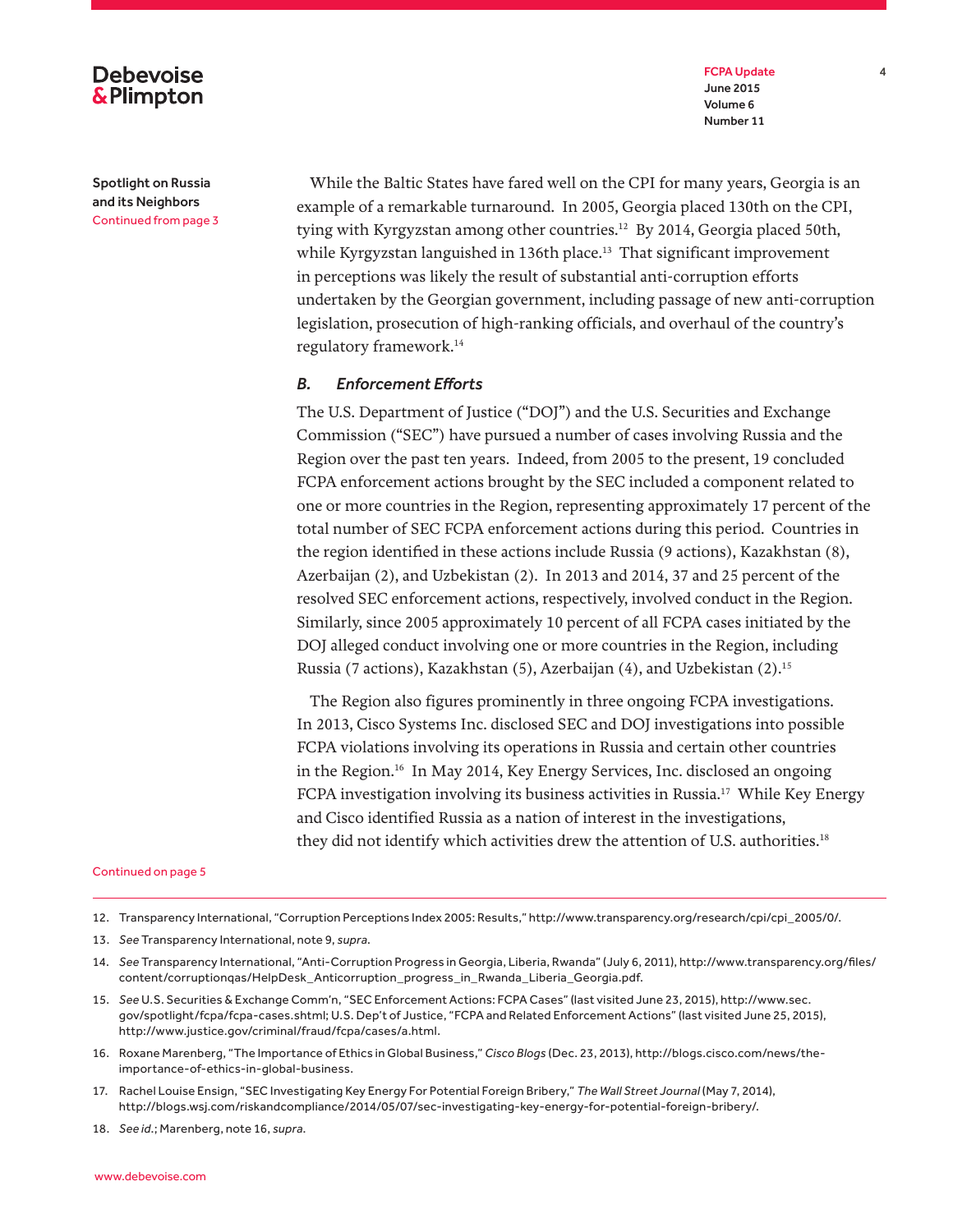### FCPA Update 5 June 2015 Volume 6 Number 11

Spotlight on Russia and its Neighbors Continued from page 4

**Debevoise &Plimpton** 

> In 2015, Teva Pharmaceutical Industries, an Israeli drug maker, disclosed that it had discovered business practices in Russia that may have violated the FCPA.<sup>19</sup> Teva originally disclosed potential liability in 2013 and has reportedly been cooperating with U.S. authorities since that time.<sup>20</sup>

Although Russia has acceded to international anti-corruption conventions and enacted a series of laws aimed at combating corruption, $21$  neither the companies that have been fined in the United States and elsewhere for corrupt activities in Russia – including Daimler, Hewlett-Packard, and Bio-Rad Laboratories – nor their Russia-based employees have faced any reported enforcement actions in Russia.22

### II. Enforcement Trends and Risks

### *A. Corruption at the Border: Customs & Immigration*

Enforcement actions by the United States indicate that one of the key risks for companies operating in the Region involves customs-related issues, which were at the core of five cases. Three cases from 2010 exemplify the issues a company may experience when interacting with government officials in this context.

First, the SEC and the DOJ settled actions filed against Panalpina, Inc. ("Panalpina"), a wholly-owned subsidiary of Panalpina World Transport ("PWT"). PWT is a global holding company whose subsidiaries and affiliates provide global freight forwarding and logistics services. According to the SEC Complaint, Panalpina, in concert with other PWT subsidiaries and affiliates, paid bribes to customs officials in Russia and Kazakhstan, among other countries, to obtain preferential customs treatment for the items shipped by Panalpina's customers. Panalpina was charged with conspiring to violate the books and records provisions of the FCPA and with aiding and abetting certain of its customers in violating those provisions. It pled guilty to the criminal charges filed by the DOJ and reached a settlement with the SEC.<sup>23</sup>

### Continued on page 6

20. *See id*.

- 21. *See also infra pp.* 17-23*.*
- 22. *See* Transparency International Russia, note 7, *supra*.
- 23. SEC Litig. Rel. 21727, SEC Charges Panalpina with Violating the Foreign Corrupt Practices Act (Nov. 4, 2010), https://www.sec.gov/ litigation/litreleases/2010/lr21727.htm; DOJ Press Rel. 10-1251, Oil Services Companies and a Freight Forwarding Company Agree to Resolve Foreign Bribery Investigations and to Pay More Than \$156 Million in Criminal Penalties (Nov. 4 2010), http://www.justice.gov/opa/ pr/oil-services-companies-and-freight-forwarding-company-agree-resolve-foreign-bribery.

<sup>19.</sup> Carly Helfand, "Teva 'Likely' Violated FCPA, Local Laws in Russia, Latin America and Elsewhere," *FiercePharma* (Feb. 12, 2015), http://www.fiercepharma.com/story/teva-likely-violated-fcpa-local-laws-russia-latin-america-and-elsewhere/2015-02-12.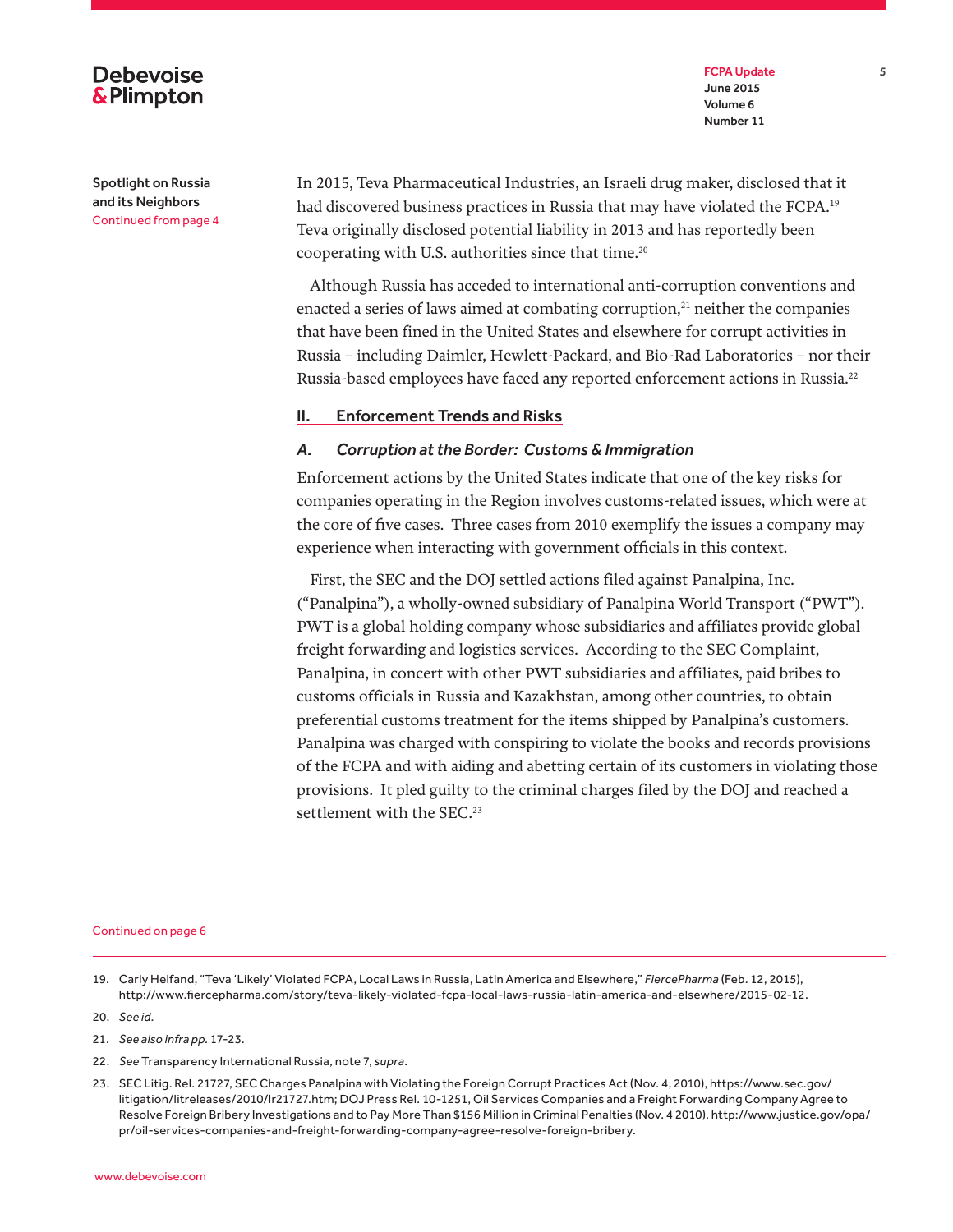FCPA Update 6 June 2015 Volume 6 Number 11

## **Debevoise &Plimpton**

Spotlight on Russia and its Neighbors Continued from page 5

The investigation into Panalpina led to the DOJ and SEC entering into a series of agreements with Panalpina's and PWT's customers regarding alleged FCPA violations. The SEC settled actions against Royal Dutch Shell, Shell International Exploration and Production, Inc., Transocean Inc., Tidewater Inc., Pride International, Inc., Noble Corporation, and GlobalSantaFe Corp. The DOJ, in turn, entered into deferred prosecution agreements with Royal Dutch Shell, Transocean, Inc., Tidewater, Inc., Pride International, Inc., and PWT.24

The second action brought by U.S. authorities involving customs in the Region spun out of the Panalpina investigation. Pride International, Inc., an offshore drilling company, was targeted for illegal activity in several countries, but the U.S. government put a particular spotlight on Kazakhstan, focusing on four transactions there. According to the SEC Complaint, in April 2004, Pride was informed about certain customs irregularities that could be resolved through a payment of \$45,000 to Kazakh customs officials. Pride did so, using an intermediary; it used another intermediary to pay another \$100,000 to secure favorable customs classification for its drilling equipment.25

Third, the SEC filed a settled civil action against NATCO Group, Inc., an oil and field services provider, for violating the books and records and internal controls provisions of the FCPA. According to the SEC Complaint, on two separate occasions, a subsidiary of NATCO, TEST Kazakhstan, was audited by Kazakh immigration prosecutors. The officials determined that certain expatriate employees were working without proper immigration documentation and threatened to fine, deport, or jail these individuals. To avoid these consequences, TEST's employees paid Kazakh authorities a total of \$45,000 in 2007 and were later reimbursed by TEST. The SEC Complaint also alleged that TEST employees created false invoices to receive reimbursement for payments made.<sup>26</sup>

These actions and the underlying facts demonstrate the risks presented in the customs or immigration context, which are heightened by the sometimes disproportionate power to block commerce that lower-level officials in that sector

<sup>24.</sup> *See* DOJ Press Rel., note 23, *supra*.

<sup>25.</sup> SEC Litig. Rel. 21726, SEC Charges Pride International with Violating the Foreign Corrupt Practices Act (Nov. 4, 2010), https://www.sec.gov/ litigation/litreleases/2010/lr21726.htm.

<sup>26.</sup> SEC Litig. Rel. 21374, SEC Files Settled Civil Action Charging NATCO Group Inc. with Violations of the Foreign Corrupt Practices Act (Jan. 11, 2010), https://www.sec.gov/litigation/litreleases/2010/lr21374.htm.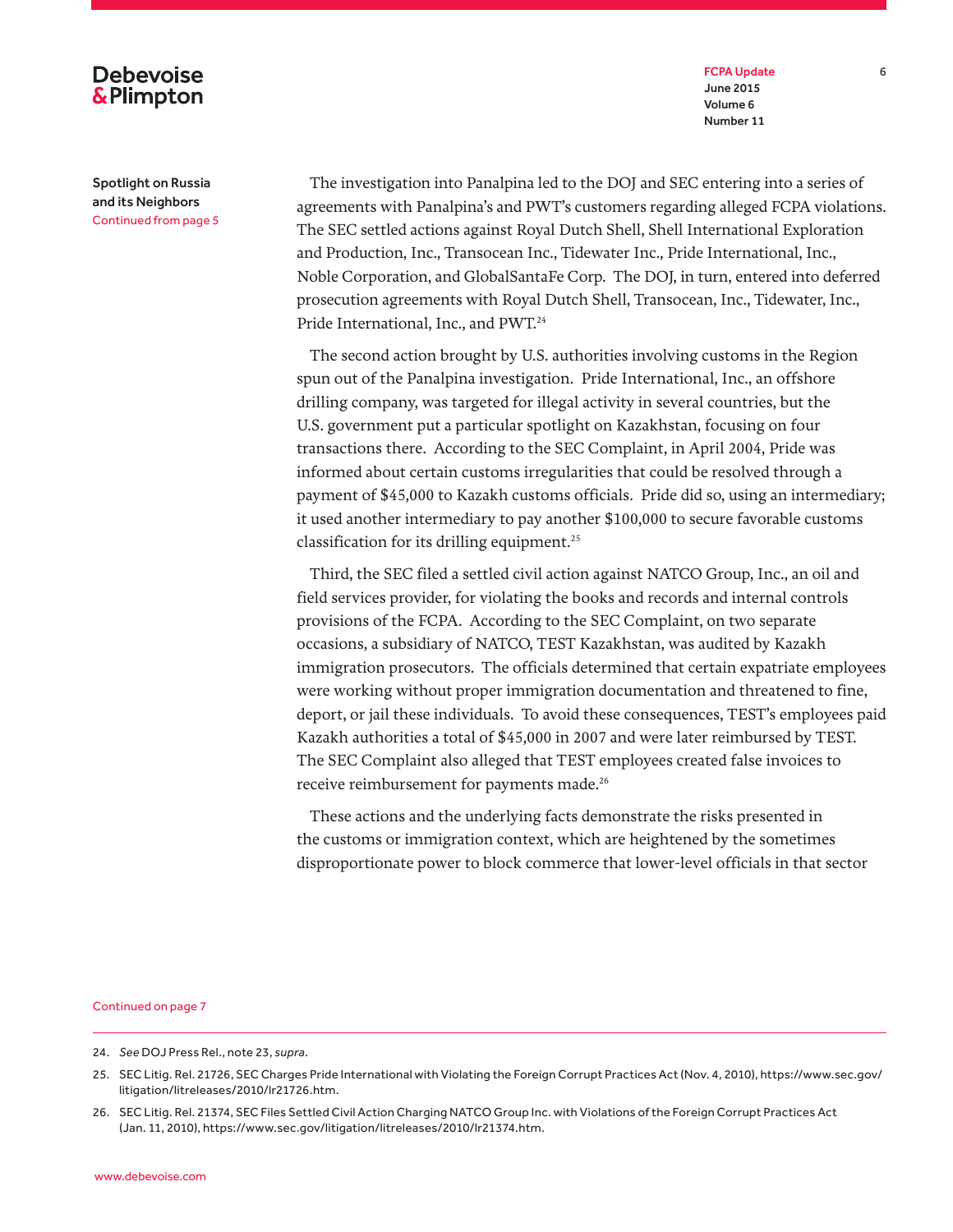

FCPA Update 7 June 2015 Volume 6 Number 11

Spotlight on Russia and its Neighbors Continued from page 6 of the government can wield. It is important that companies thoroughly vet any intermediaries used in this context, particularly in the logistics and freightforwarding arenas. Companies may wish to take extra precautions to determine the validity of any charges or demands made by customs and immigration officials.

"The U.S. government has also moved aggressively against FCPA-covered companies in the oil and gas industry operating in the Region. Out of the 19 concluded FCPA actions brought by the SEC relating to this region since 2005, four have focused on oil and gas companies. The DOJ brought five FCPA cases against firms in the oil and gas industry in the Region in the same period."

### *B. Oil & Gas Industry*

The U.S. government has also moved aggressively against FCPA-covered companies in the oil and gas industry operating in the Region. Out of the 19 concluded FCPA actions brought by the SEC relating to this region since 2005, four have focused on oil and gas companies. The DOJ brought five FCPA cases against firms in the oil and gas industry in the Region in the same period.

For example, in 2007, the SEC and the DOJ settled enforcement actions against Baker Hughes ("Baker"), a Texas-based global provider of oilfield products and services. The charges were filed based on allegations that the company paid two agents approximately \$5.2 million while knowing that some of the money would be used to bribe government officials. One agent was hired to influence senior employees of KazakhOil, the largest state-owned oil company in Kazakhstan. As a result of this relationship, Baker was awarded an oil services contract which generated \$219 million in gross revenue. The other agent was hired to influence high-ranking executives of KazTransOil, the state-owned oil transportation operator. Baker was subsequently awarded a large chemical contract by KazTransOil.<sup>27</sup>

In a more recent example, Tenaris, a global manufacturer of steel pipe products, entered into a deferred prosecution agreement with the SEC. According to the agreement, Tenaris bribed government officials in Uzbekistan during a bidding

<sup>27.</sup> SEC Press Rel. 2007-77, SEC Charges Baker Hughes with Foreign Bribery and with Violating 2001 Commission Cease-and-Desist Order (Apr. 26, 2007), https://www.sec.gov/news/press/2007/2007-77.htm.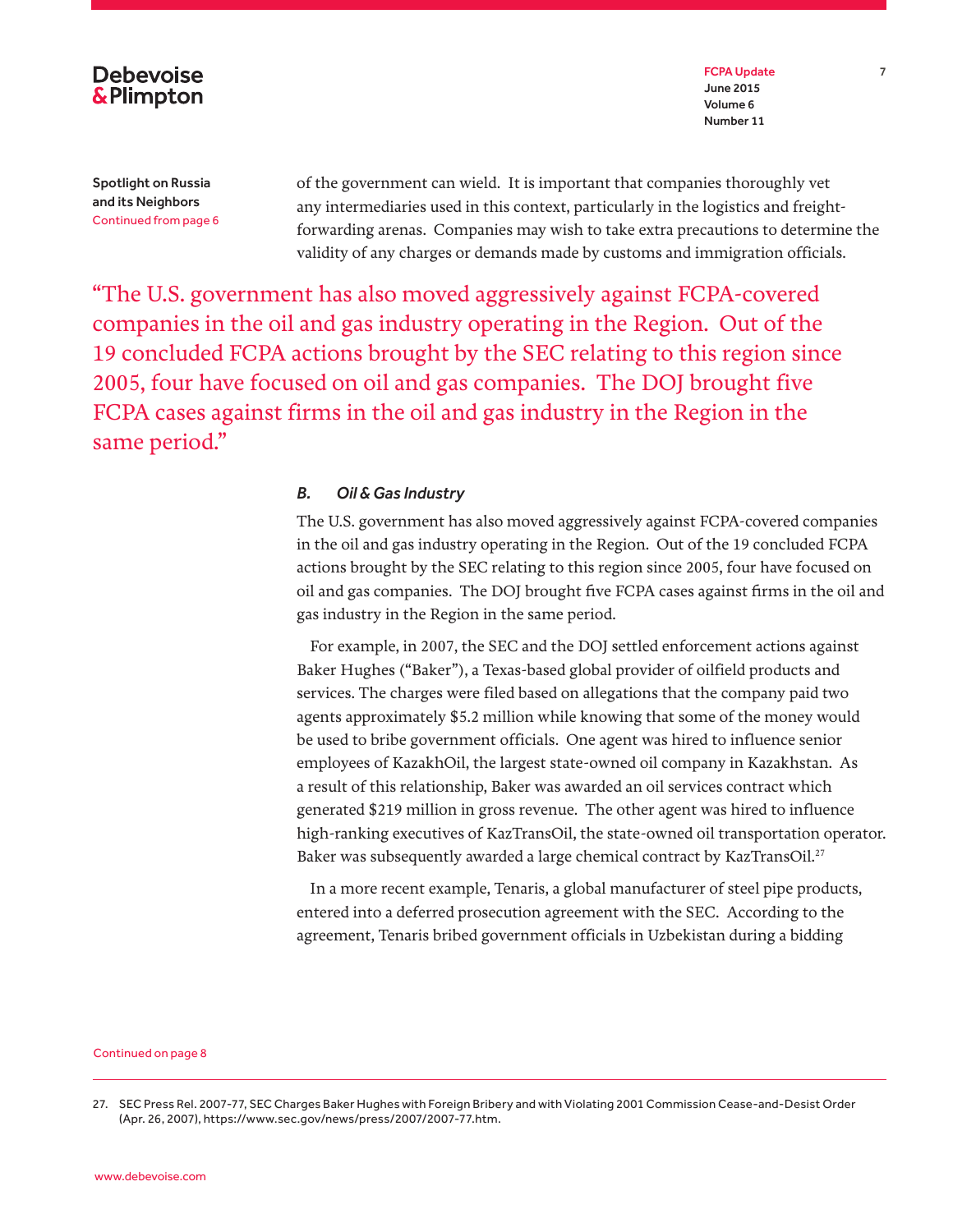### FCPA Update 8 June 2015 Volume 6 Number 11

### Spotlight on Russia and its Neighbors Continued from page 7

**Debevoise &Plimpton** 

> process to supply pipelines for transporting oil and natural gas. After paying the bribes, Tenaris was given access to the confidential bids of its competitors. With this information in hand, the company amended its own bids and was subsequently awarded several contracts by the Uzbek government. It made profits of almost \$5 million from these contracts.<sup>28</sup>

> From 2003 to the present, the DOJ has also filed charges against individuals in two high-profile criminal cases arising out of FCPA investigations in the oil and gas industry. First, Frederic Bourke, Jr., co-founder of handbag maker Dooney & Bourke, was found guilty in 2009 after a jury trial of conspiracy to violate the FCPA, following pleas by several co-defendants. The charges stemmed from a scheme to bribe government officials in Azerbaijan in order to ensure those officials would privatize the State Oil Company of the Azerbaijan Republic ("SOCAR") in a rigged auction that only Bourke and two other individuals could win. The group paid several hundred million dollars to Azeri officials in shares of stock, cash, and other gifts.<sup>29</sup> Bourke spent almost a year in prison and was released in March 2014.<sup>30</sup>

> Second, in 2010, the DOJ concluded a lengthy investigation into Mercator Corporation and its chairman, James Giffen, involving \$78 million in unlawful payments to government officials in Kazakhstan. According to a 2003 DOJ press release, these payments were made in connection with six separate oil transactions involving Mobil Oil, Amoco, Texaco, and Phillips Petroleum. For example, the DOJ alleged that Giffen made illegal payments to government officials in connection with Mobil Oil's purchase of a 25% share in the Tengiz oil field.<sup>31</sup> Ultimately, Giffen pled guilty to a misdemeanor charge of failing to disclose control of a Swiss bank account on his personal income tax return. At sentencing, the judge declined to impose any term of imprisonment or additional fines beyond a \$32,000 amount that had been ordered to be paid by Mercator upon its related plea of guilty to a single count of conspiring to violate the FCPA.<sup>32</sup>

- 28. SEC Press Rel. 2011-112, Tenaris to Pay \$5.4 Million in SEC's First-Ever Deferred Prosecution Agreement (May 17, 2011), https://www.sec.gov/news/press/2011/2011-112.htm.
- 29. DOJ Press Rel. 09-677, Connecticut Investor Found Guilty in Massive Scheme to Bribe Senior Government Officials in the Republic of Azerbaijan (July 10, 2009), http://www.justice.gov/opa/pr/connecticut-investor-found-guilty-massive-scheme-bribe-senior-governmentofficials-republic.
- 30. Richard L. Cassin, "Bourke Completes Sentence, is Released from Prison," *FCPA Blog* (Mar. 24, 2014), http://www.fcpablog.com/ blog/2014/3/24/bourke-completes-sentence-is-released-from-prison.html.
- 31. DOJ S.D.N.Y. Press Rel. 03-75, American Businessman Charged with \$78 Million in Unlawful Payments to Kazakh Officials in 6 Oil Transactions; Former Mobil Corp. Executive Indicted for Tax Evasion in Kickback Scheme (Aug. 2, 2003), http://www.justice.gov/criminal/ fraud/fcpa/cases/giffen/04-02-03giffen-press-indict.pdf.
- 32. Christie Smythe, "Bribery Defendant Giffen Walks Away with No Penalty," *Law360* (Nov. 19, 2010), http://www.law360.com/articles/210617/ bribery-defendant-giffen-walks-away-with-no-penalty. The lack of punishment was widely reported as a failure on the part of the DOJ.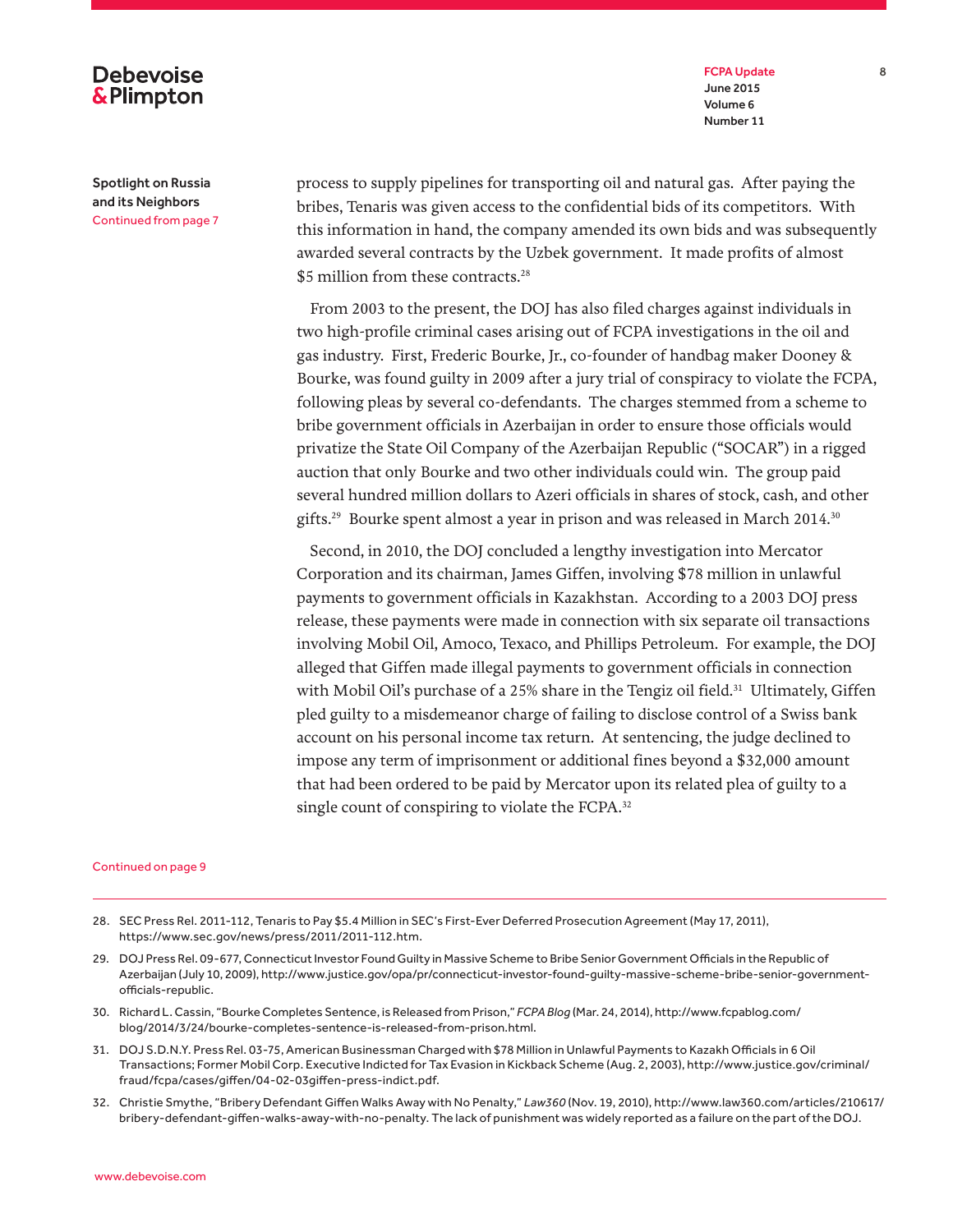FCPA Update 9 June 2015 Volume 6 Number 11

## **Debevoise &Plimpton**

Spotlight on Russia and its Neighbors Continued from page 8

FCPA investigations in this area often have timelines reaching back many years. For example, in the Giffen investigation the DOJ brought charges in 2003 based on transactions that occurred as far back as 1995.<sup>33</sup> The case, as noted above, finally concluded in 2010. The SEC's case against Baker also lasted just short of a decade. Through these cases, the U.S. government may be sending a message that it will root through years, if not decades, worth of information in the course of investigating what it considers serious bribery offenses. But it is equally plausible that delays are generated by defendants spending significant time preparing a defense.

### *C. FCPA Enforcement in the Pharmaceutical Industry*

Since 2012, almost half of the SEC's completed FCPA enforcement actions against companies doing business in Russia or the Region have involved the pharmaceutical industry. During this period, the SEC settled actions against Eli Lilly and Company, Pfizer Inc., and Bio-Rad Laboratories, Inc. Likewise, approximately one-quarter of the DOJ's completed enforcement actions during this period focused on the pharmaceutical industry in Russia and other countries in the Region.

Bio-Rad, a clinical diagnostic and life sciences research company, was charged by the SEC with violating the FCPA because its subsidiaries made improper payments to government officials in Russia, Vietnam, and Thailand. In total, Bio-Rad allegedly failed to prevent approximately \$7.5 million in bribes paid over a five-year period. According to the SEC's order instituting settled administrative proceedings, Bio-Rad disguised payments as commissions to agents who were retained primarily to influence Russian government officials and to help the company win government contracts. The company agreed to pay \$40.7 million in disgorgement to settle the charges, which included alleged violations of the anti-bribery and accounting provisions of the FCPA.34

The DOJ also investigated Bio-Rad based on similar allegations, but the DOJ's resolution focused solely on the company's activities in Russia. Evidencing the government's desire to reward Bio-Rad for its cooperation, the DOJ entered into a non-prosecution agreement with Bio-Rad focusing solely on internal controls and books and records issues, under which the company agreed to pay \$14.35 million to close the investigation.35

<sup>33.</sup> *See* DOJ S.D.N.Y. Press Rel., note 31, *supra*.

<sup>34.</sup> SEC Press Rel. 2014-245, SEC Charges California-Based Bio-Rad Laboratories with FCPA Violations (Nov. 3, 2014), http://www.sec.gov/ News/PressRelease/Detail/PressRelease/1370543347364.

<sup>35.</sup> DOJ Press Rel. 14-1221, Bio-Rad Laboratories Resolves Foreign Corrupt Practices Act Investigation and Agrees to Pay \$14.35 Million Penalty (Nov. 3, 2014), http://www.justice.gov/opa/pr/bio-rad-laboratories-resolves-foreign-corrupt-practices-act-investigation-and-agreespay-1435.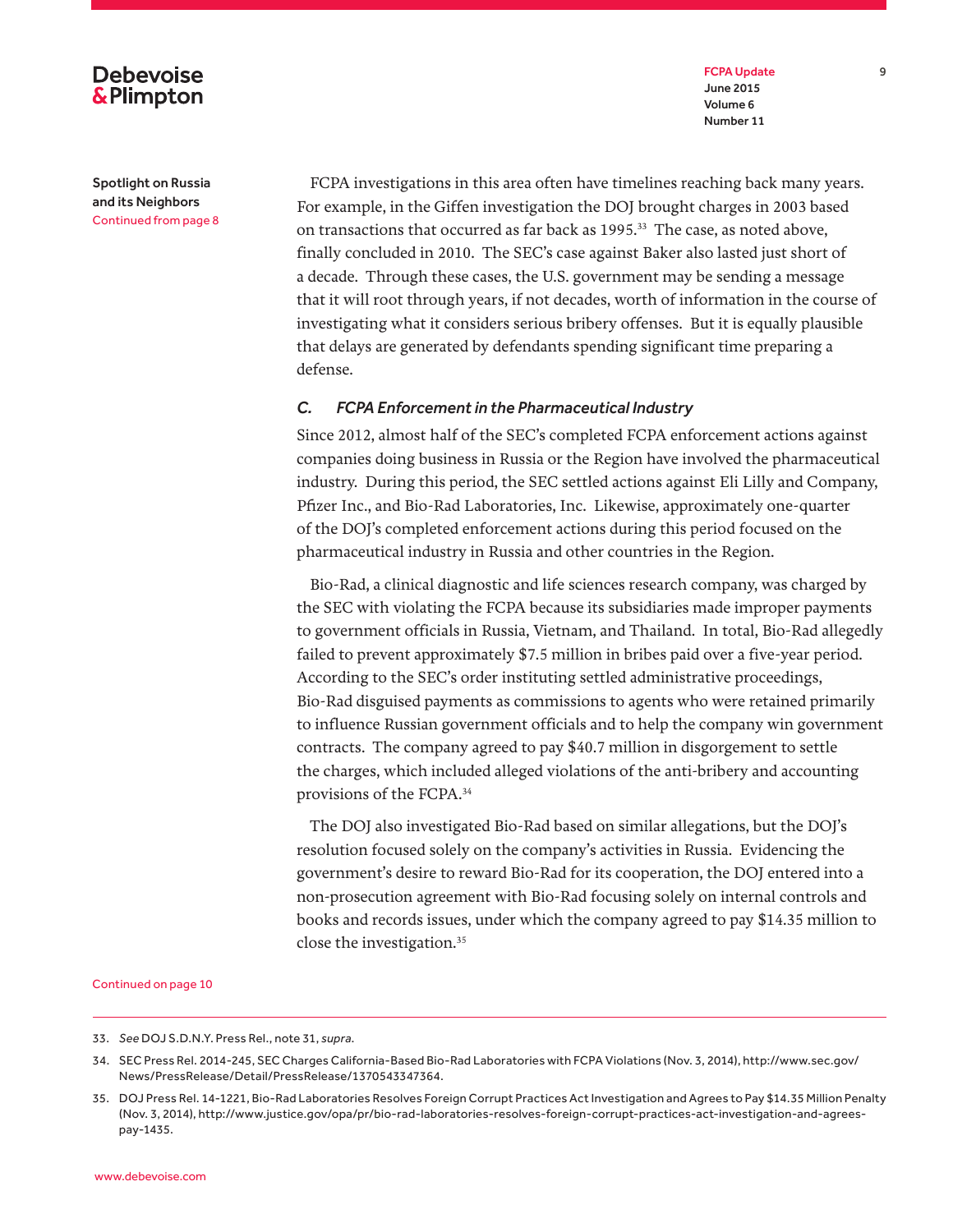

**Debevoise &Plimpton** 

Spotlight on Russia and its Neighbors Continued from page 9

Eli Lilly was charged by the SEC based on similar allegations – namely, that its subsidiaries made alleged improper payments to officials in Russia, Brazil, China, and Poland. According to the SEC Complaint, Eli Lilly's subsidiary in Russia used offshore "marketing agreements" to funnel money to individuals selected by government customers or distributors to win business. The individuals receiving the funds rarely performed any services and, in at least some instances, transferred the funds to government officials. The SEC alleged that approximately \$2 million was transferred to an entity owned by a government official and another \$5.2 million was transferred to entities owned by an individual with ties to a member of the Russian Parliament.36 In February 2015, the DOJ closed its investigation without filing charges.<sup>37</sup>

 "As in the customs and immigration context, the vetting of intermediaries is a recurring concern for pharmaceutical and medical device companies operating in the Region. Companies may also wish to place extra scrutiny on interactions between its employees and state-employed doctors in Russia."

> Pfizer was charged by the SEC with violating the FCPA because its subsidiaries allegedly bribed government officials and publicly employed health care professionals in Kazakhstan, Russia, Bulgaria, China, Croatia, Czech Republic, Italy, and Serbia. According to the SEC Complaint, Pfizer employees gave cash, gifts, and donations to state-employed doctors and other government officials in order to obtain regulatory approval for its products and to influence doctors to prescribe Pfizer products. Pfizer agreed to pay approximately \$26 million to settle the SEC's charges.<sup>38</sup>

- 36. SEC Press Rel. 2012-273, SEC Charges Eli Lilly and Company with FCPA Violations (Dec. 20, 2012), http://www.sec.gov/News/PressRelease/ Detail/PressRelease/1365171487116.
- 37. Richard L. Cassin, "DOJ Declination for Eli Lilly after Long-Running Probe," *FCPA Blog* (Feb. 23, 2015), http://www.fcpablog.com/ blog/2015/2/23/doj-declination-for-eli-lilly-after-long-running-probe.html.
- 38. SEC Press Rel. 2012-152, SEC Charges Pfizer with FCPA Violations (Aug. 7, 2012), http://www.sec.gov/News/PressRelease/Detail/ PressRelease/1365171483696.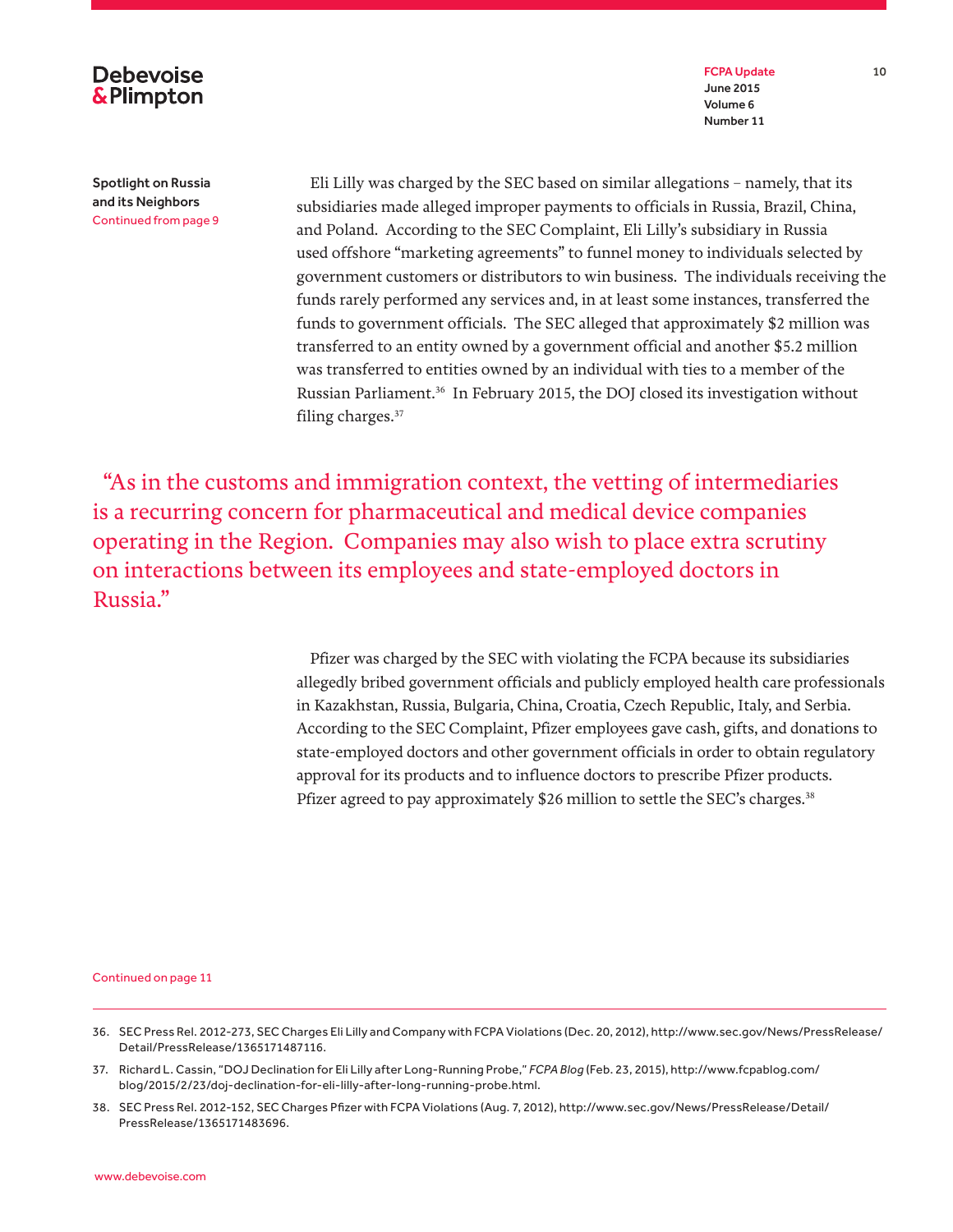### FCPA Update 11 June 2015 Volume 6 Number 11

Spotlight on Russia and its Neighbors

**Debevoise &Plimpton** 

Continued from page 10

The DOJ also filed criminal charges based on similar allegations against Pfizer's indirect wholly-owned subsidiary, Pfizer H.C.P. The DOJ's investigation was more narrowly focused, targeting activity in Kazakhstan, Russia, Bulgaria, and Croatia. Pfizer H.C.P. agreed to pay a \$15 million criminal penalty and entered into a deferred prosecution agreement, in which it admitted to paying more than \$2 million in bribes to government officials in these countries.<sup>39</sup>

As in the customs and immigration context, the vetting of intermediaries is a recurring concern for pharmaceutical and medical device companies operating in the Region. Companies may also wish to place extra scrutiny on interactions between its employees and state-employed doctors in Russia.

### *D. DOJ Parallel Enforcement*

In nearly every FCPA enforcement action with a connection to Russia or another country in the Region since 2013, the SEC and the DOJ have simultaneously filed civil and criminal charges against the companies involved. This may evidence the perceived seriousness of the matters and the fact that U.S.-listed companies continue to have significant business interests in the Region. This more recent pattern contrasts with the statistics from an earlier period: between 2005 and 2012, the SEC and the DOJ simultaneously brought charges in fewer than 40 percent of the FCPA cases having a Russian or other Region country component.

Last year, the DOJ and the SEC concluded parallel actions against Hewlett-Packard and Bio-Rad Laboratories, Inc. Hewlett-Packard paid a total of \$108 million as part of the SEC and the DOJ FCPA settlements<sup>40</sup>; Bio-Rad paid a total of \$55 million.<sup>41</sup>

As is customary in parallel SEC/DOJ proceedings, the SEC brought actions for disgorgement of the ill-gotten profits, and the DOJ agreements imposed fines or, in the parlance of some U.S. criminal-law settlements, an agreed "penalty." In some instances, the criminal fines or penalties were more than twice as large as the disgorgement.<sup>42</sup>

- 39. DOJ Press Rel. 12-980, Pfizer H.C.P. Corp. Agrees to Pay \$15 Million Penalty to Resolve Foreign Bribery Investigation (Aug. 7, 2012), http://www.justice.gov/opa/pr/pfizer-hcp-corp-agrees-pay-15-million-penalty-resolve-foreign-bribery-investigation.
- 40. SEC Press Rel. 2014-73, SEC Charges Hewlett-Packard with FCPA Violations (Apr. 9, 2014), http://www.sec.gov/News/PressRelease/Detail/ PressRelease/1370541453075.
- 41. *See* DOJ Press Rel., note 35, *supra*.
- 42. *See* SEC Press Rel., note 38, *supra*.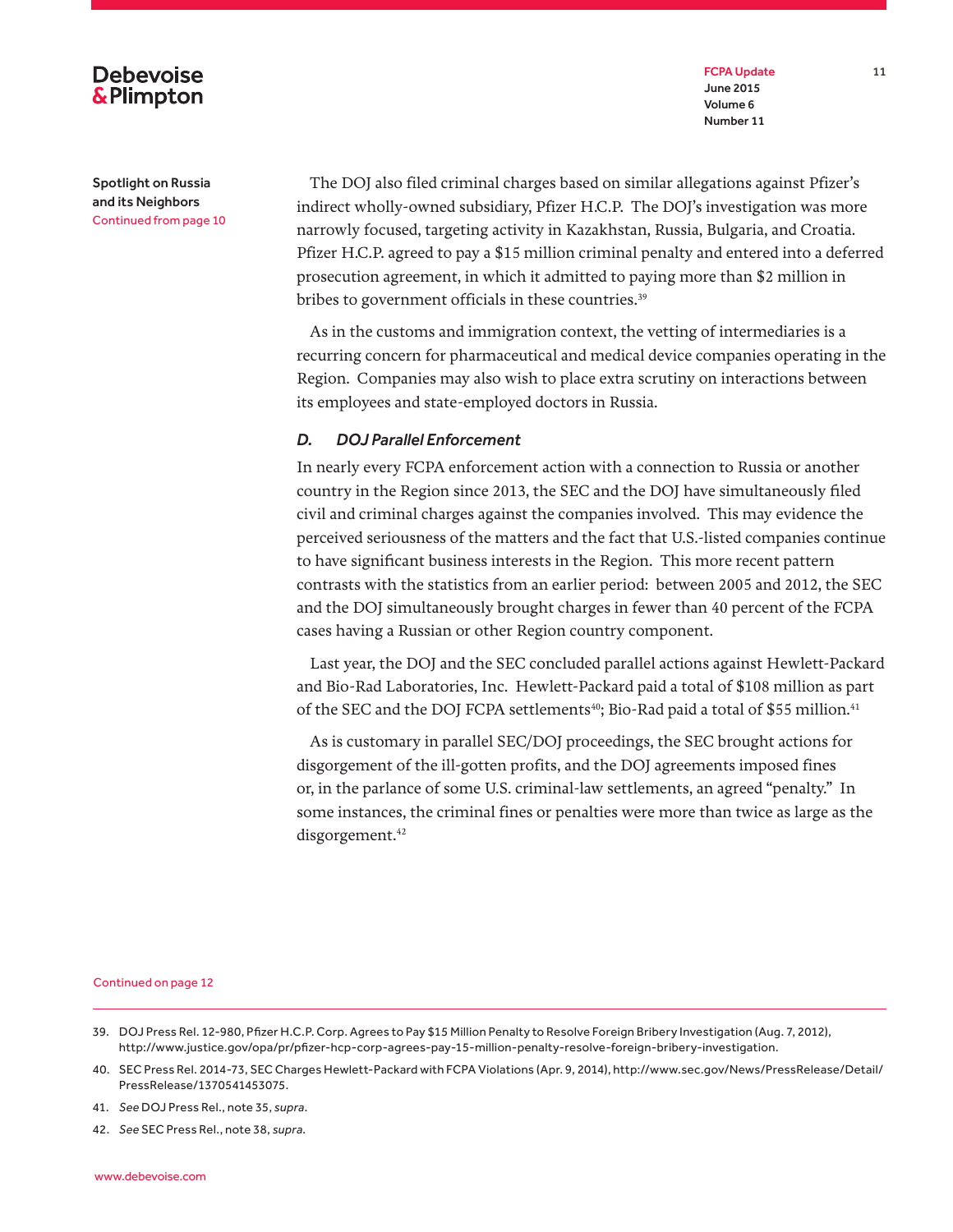## **Debevoise &Plimpton**

Spotlight on Russia and its Neighbors Continued from page 11

### FCPA Update 12 June 2015 Volume 6 Number 11

### *E. Issues in Global Investigations*

As a result of the perceived corruption risks in the Region, there is a higher probability that a company swept up in a global review of its operations will find its operations in the Region a subject of a U.S. government investigation. The U.S. government's investigations of Daimler AG and Siemens AG, for example, were each initiated following revelations of issues in business units elsewhere. Yet some of the more serious allegations in each case involved the companies' Russian and Region-related businesses that were identified in the resulting company-led internal investigations.

As indicated in the settlement documents, the Daimler investigation involved 22 countries, four of which are in the Region – Russia, Turkmenistan, Uzbekistan, and Latvia. The DOJ and SEC charged the company with violations of the anti-bribery, books and records, and internal controls provisions of the FCPA. According to the SEC Complaint, among other violations, Daimler made cash payments totaling DM 9,191.34 to two government officials after the sale of a commercial vehicle to a government customer. It also wired €110,000 to a German bank account held in the name of a Russian official in order to obtain a contract for the sale of four vehicles to a government agency. In Turkmenistan, Daimler gave a government official two armored vehicles valued at €550,000 in order to secure business. In Uzbekistan, the company paid over  $\epsilon$ 3.5 million to government officials to obtain an approximately €37 million government contract. In Latvia, the company paid bribes to members of a political party that controlled a city council in order to obtain a contract to sell the city buses.43 Daimler and three of its subsidiaries paid \$185 million to the SEC and the DOJ to settle the charges involving these and other matters.<sup>44</sup>

The SEC and the DOJ investigations in the Siemens case, which originated following disclosures concerning the company's telecommunications businesses, led to charges implicating operations in ten countries, including Russia. Siemens, on behalf of itself and three subsidiaries, paid \$800 million to settle charges of violations of the anti-bribery, books and records, and internal controls provisions of the FCPA.<sup>45</sup> According to the SEC Complaint, the company paid more than \$55 million to intermediaries in connection with the sale of medical equipment, including in Russia. The SEC also alleged that the company paid approximately \$714,419 in bribes to government officials in connection with the design and installation of a traffic control system in Moscow.<sup>46</sup>

- 43. *SEC v. Daimler* AG, No. 1:10-cv-00473, Complaint (D.D.C. 2010), ¶¶ 86, 96, 100-01, 104, 110-11.
- 44. SEC Press Rel. 2010-51, SEC Charges Daimler AG with Global Bribery (Apr. 1, 2010), http://www.sec.gov/news/press/2010/2010-51.htm.
- 45. SEC Litig. Rel. 20829, SEC Files Settled Foreign Corrupt Practices Act Charges Against Siemens AG for Engaging in Worldwide Bribery with Total Disgorgement and Criminal Fines of Over \$1.6 Billion (Dec. 15, 2008), http://www.sec.gov/litigation/litreleases/2008/lr20829.htm.
- 46. *SEC v. Siemens Aktiengesellschaft*, No. 1:08-cv-02167, Complaint (D.D.C. 2008), ¶¶ 60-63.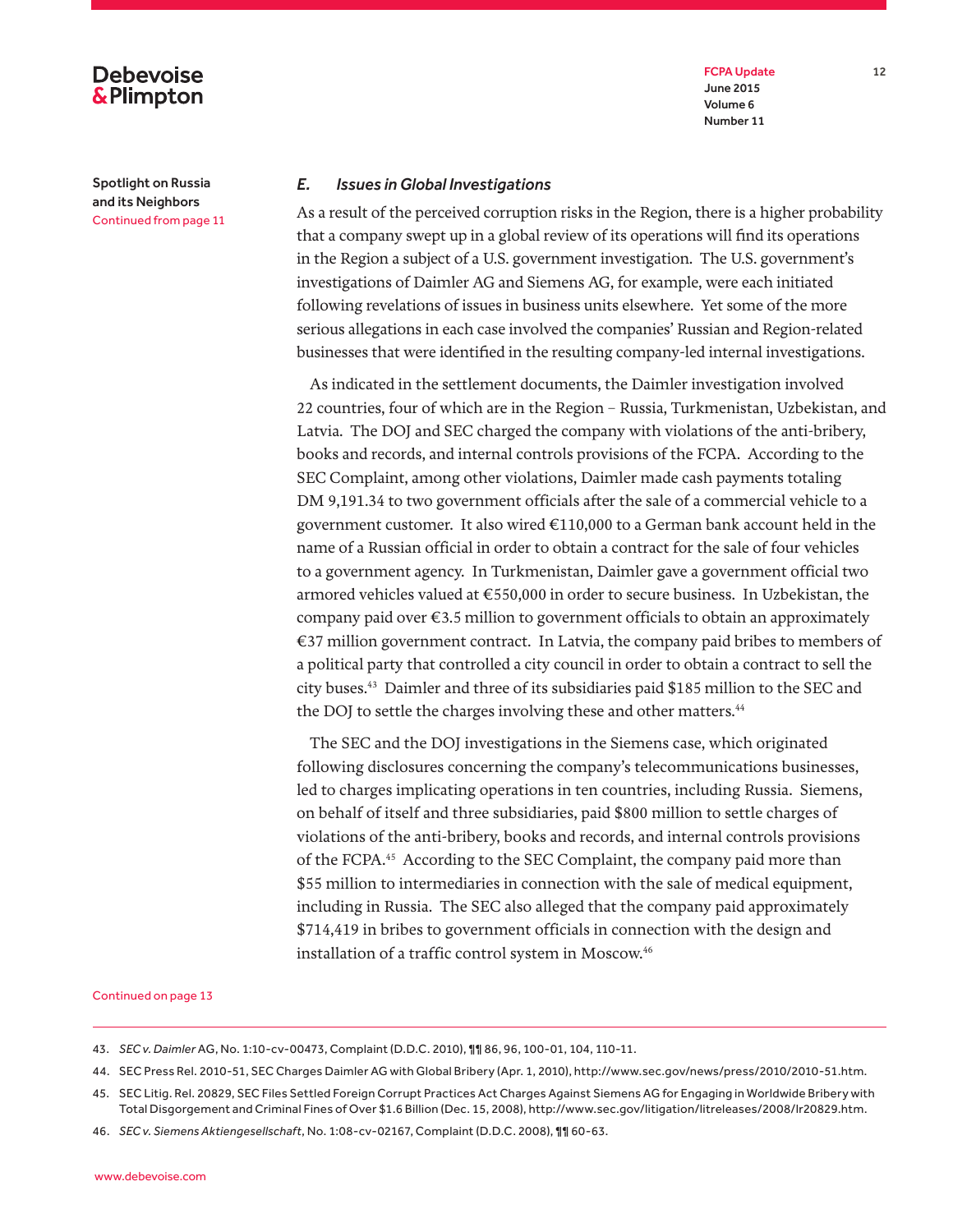FCPA Update 13 June 2015 Volume 6 Number 11

## **Debevoise &Plimpton**

Spotlight on Russia and its Neighbors Continued from page 12

The extent to which global multinational firms with business in Russia and the Region are subject to the risk of being required to undertake an extensive global review remains to be seen. In recent months, U.S. government officials, including Assistant Attorney General Leslie Caldwell, who heads the Criminal Division of the DOJ, have stated that it is not the government's intent to require firms caught up in an FCPA investigation to "aimlessly boil the ocean" with a deep-dive review of every potentially problematic issue.<sup>47</sup> Nevertheless, it may be prudent for companies engaged in a corruption investigation elsewhere to pay extra heed to whether similar issues may have arisen in the Region. By contrast, companies that have strong internal controls in their Russian and other high-risk businesses may be able to mitigate their global enforcement risk.

### III. Best Practices

Implementing standard compliance safeguards can present unique challenges in this part of the world. The conduct of internal audits, for example, must take into account recently enacted Russian regulations governing the storage and transmittal of electronic data.48 Similarly, the implementation of strict controls on the engagement of third-party distributors and partners has been subject to sometimes rigorous antitrust review, leaving companies at risk of violating Russian competition law.49 This risk is particularly acute for firms that are considered dominant in their relevant markets, as determined under Russian law.

Companies are best advised to take a number of other steps to navigate the shoals of transnational and local law. The first of these involves the use of clear and consistent criteria for selection of third parties and their monitoring. Such criteria should be framed to address, in as objective a manner as possible, the specific risk factors that will warrant concern with respect to compliance with transnational and local anti-corruption legislation. A due diligence manual should also endeavor to identify genuine risks of impropriety rather than employ a check-the-box approach. Due diligence should also be conducted in a way that complies with legitimate local privacy laws and that utilizes reputable and lawfully retained due diligence advisors.

- 47. *See* Assistant Attorney General Leslie R. Caldwell Delivers Remarks at New York University Law School's Program on Corporate Compliance and Enforcement (Apr. 17, 2015), http://www.justice.gov/opa/speech/assistant-attorney-general-leslie-r-caldwell-delivers-remarks-newyork-university-law.
- 48. *See* Alan V. Kartashkin, Andrew M. Levine, Dmitri V. Nikiforov, Anna V. Maximenko, and Jane Shvets, "Bringing Money and Data Back to Russia," *FCPA Update*, Vol. 5, No. 12 (July 2014), http://www.debevoise.com/~/media/files/insights/publications/2014/07/fcpa%20update/ files/view%20fcpa%20update/fileattachment/fcpa\_update\_july2014.pdf.
- 49. *See* Sean Hecker, Alyona V. Kucher, Jane Shvets, Anna V. Maximenko, and Alisa Melekhina, "Between a Rock and a Hard Place: Anti-Corruption Compliance and Anti-Trust Law in Russia," *FCPA Update*, Vol. 6, No. 8 (Mar. 2015), http://www.debevoise.com/~/media/files/ insights/publications/2015/03/fcpa\_update\_march\_2015.pdf.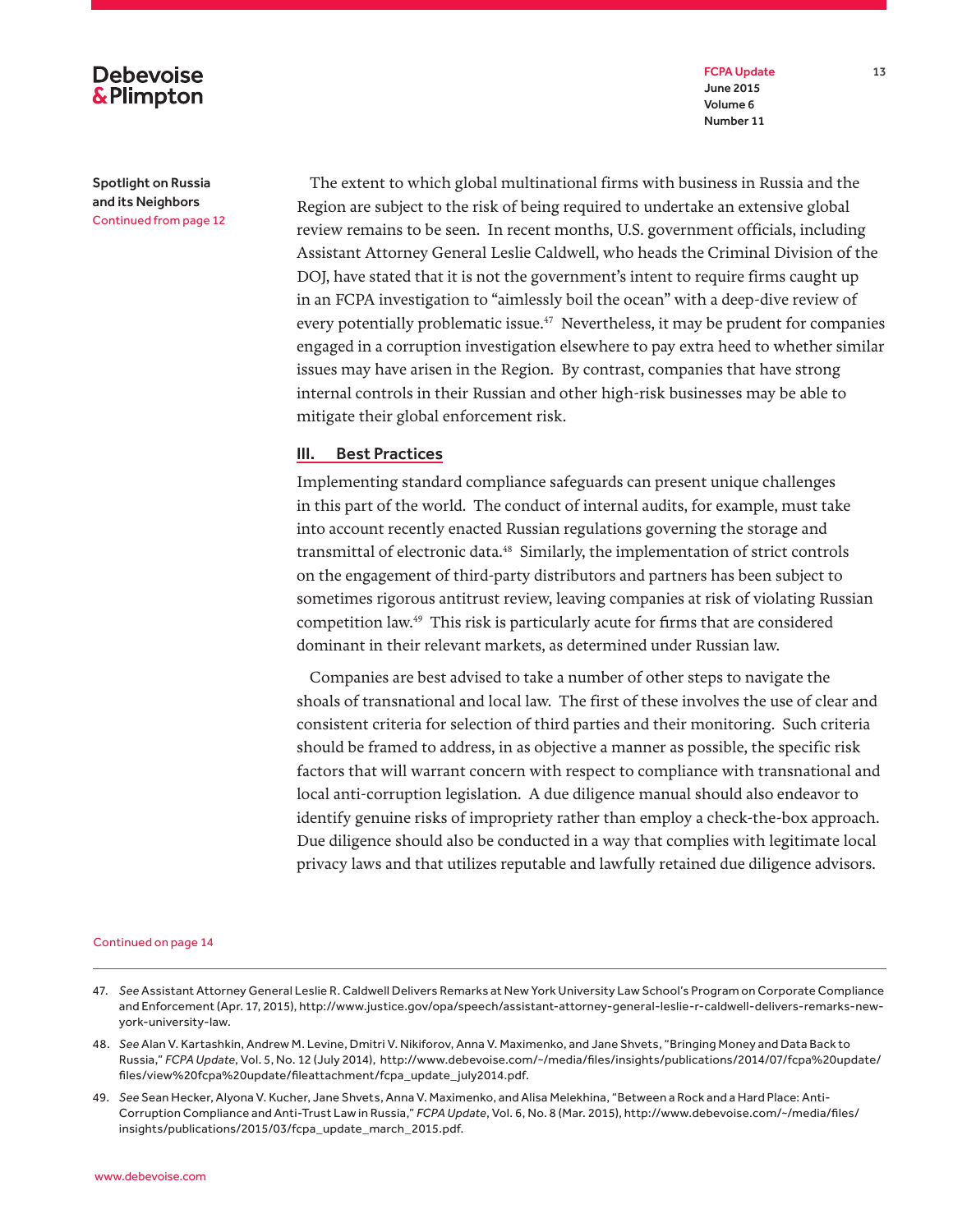FCPA Update 14 June 2015 Volume 6 Number 11

## **Debevoise &Plimpton**

Spotlight on Russia and its Neighbors Continued from page 13

Second, companies should document carefully compliance determinations and decisions made in connection with third-party engagements. Ideally, compliance determinations should be documented contemporaneously and relevant supporting documents demonstrating the course of decision-making should be maintained for an appropriate period, and in accordance with local data protection and related regulations.

Third, companies should recognize that, under local law, privilege may not attach to advice by internal legal counsel in connection with third-party hiring. In sensitive cases, it may therefore be necessary to seek the advice of outside counsel before proceeding with an engagement, or, to the contrary, making a determination not to engage a particular third party.<sup>50</sup>

Notwithstanding these challenges, prompt integration of merger and JV partners, clear and well-communicated compliance policies, and fair but firm employee discipline or retraining in the event of problematic behavior, among other best practices, can mitigate compliance risks. Thorough due diligence on intermediaries, merger and JV partners, sales and supply-chain entities, as well as employees themselves is also important. Further, in the current economic climate in the Region, employee compensation systems that emphasize conducting honest business over winning business at any cost are essential to compliance efforts.

Alyona N. Kucher Andrew M. Levine Bruce E. Yannett Steven S. Michaels Jane Shvets Alisa Melekhina

*Alyona N. Kucher is a partner in the Moscow office and a member of the Corporate Department. Andrew M. Levine and Bruce E. Yannett are partners, Steven S. Michaels is a counsel, and Jane Shvets and Alisa Melekhina are associates, in the New York office. They are members of the Litigation Department and the White Collar Litigation Practice Group. The authors may be reached at ankucher@debevoise.com, amlevine@debevoise.com, beyannett@debevoise.com, ssmichaels@debevoise.com, jshvets@debevoise.com, and amelekhina@debevoise.com. Full contact details for each author are available at www.debevoise.com.*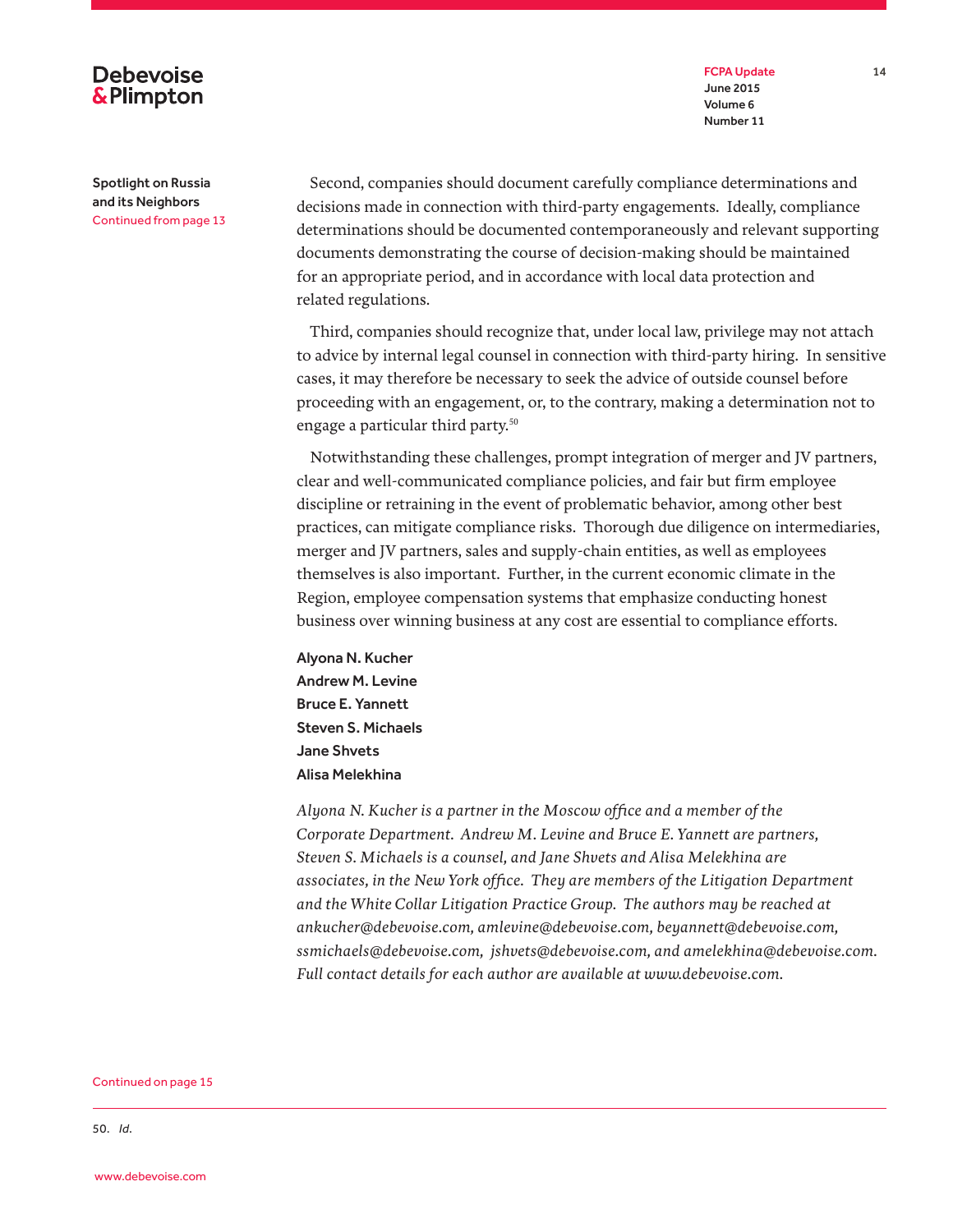# Debevoise<br>&Plimpton

FCPA Update 15 June 2015 Volume 6 Number 11

## Resolved Corporate FCPA Enforcement Actions 2005 to Present Involving Russia and the Region

| <b>Company</b>               | <b>Year</b> | DOJ/SEC     | <b>Countries</b>                                |  |
|------------------------------|-------------|-------------|-------------------------------------------------|--|
| Baker Hughes Inc.            | 2007        | <b>SEC</b>  | Uzbekistan, Russia, Kazakhstan                  |  |
| Omega Advisors, Inc.         | 2007        | <b>DOJ</b>  | Azerbaijan                                      |  |
| Paradigm B.V.                | 2007        | <b>DOJ</b>  | Kazakhstan                                      |  |
| NATCO Group Inc.             | 2007        | <b>SEC</b>  | Kazakhstan                                      |  |
| Siemens Aktiengelsellschaft  | 2008        | <b>Both</b> | Russia                                          |  |
| Daimler AG                   | 2010        | Both        | Russia, Turkmenistan, Uzbekistan, Latvia        |  |
| Panalpina                    | 2010        | Both        | Azerbaijan, Kazakhstan, Russia,<br>Turkmenistan |  |
| Tidewater                    | 2010        | <b>Both</b> | Azerbaijan                                      |  |
| <b>Mercator Corporation</b>  | 2010        | <b>DOJ</b>  | Kazakhstan                                      |  |
| Pride International          | 2010        | <b>SEC</b>  | Kazakhstan                                      |  |
| Alliance One                 | 2010        | <b>Both</b> | Kyrgyzstan                                      |  |
| Tenaris, S.A.                | 2011        | Both        | Uzbekistan                                      |  |
| Eli Lilly and Company        | 2012        | <b>SEC</b>  | Russia                                          |  |
| Pfizer Inc.                  | 2012        | Both        | Russia, Kazakhstan                              |  |
| Data Systems & Solutions LLC | 2012        | <b>DOJ</b>  | Lithuania                                       |  |
| Diebold, Inc.                | 2013        | Both        | Russia                                          |  |
| Parker Drilling              | 2013        | Both        | Kazakhstan                                      |  |
| Archer Daniels Midland       | 2013        | Both        | Ukraine                                         |  |
| Bio-Rad Laboratories, Inc.   | 2014        | Both        | Russia                                          |  |
| Hewlett-Packard              | 2014        | Both        | Russia                                          |  |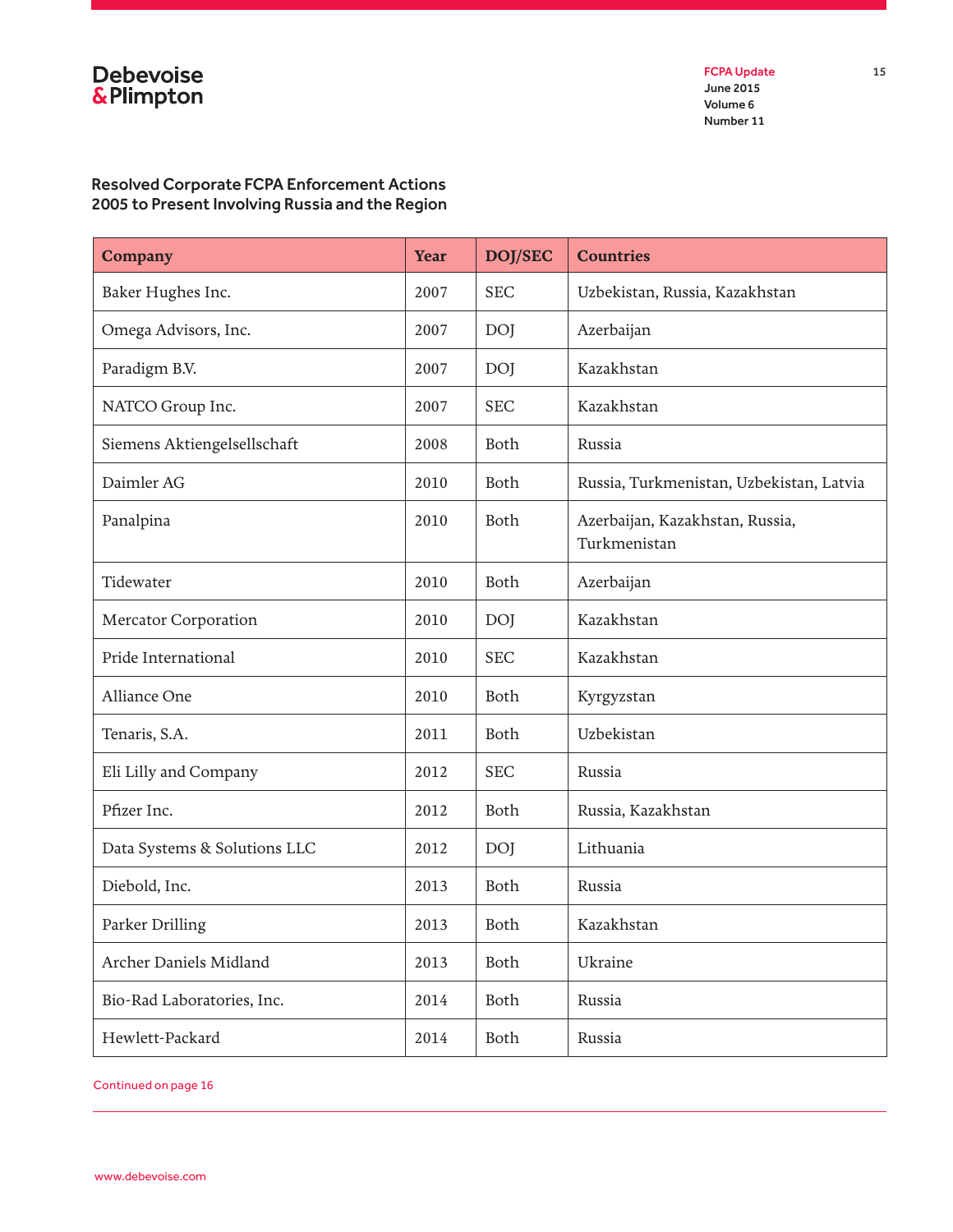

FCPA Update 16 June 2015 Volume 6 Number 11

## Resolved or Pending Individual FCPA Enforcement Actions 2005 to Present Involving Russia and the Region

| <b>Associated Corporate</b><br><b>Entity</b> | <b>Individuals</b>                                         | <b>Year</b><br><b>Initiated</b> | <b>Disposition/Status</b>                                                        | DOJ/<br><b>SEC</b>               | <b>Countries</b> |
|----------------------------------------------|------------------------------------------------------------|---------------------------------|----------------------------------------------------------------------------------|----------------------------------|------------------|
| Omega Advisors                               | Frederic Bourke, Jr.<br>David Pinkerton<br>Viktor Kozeny   | 2005                            | Conviction<br>Dismissal<br>Fugitive                                              | <b>DOI</b>                       | Azerbaijan       |
| <b>Baker Hughes</b>                          | Roy Fearnley                                               | 2007                            | Civil Penalty                                                                    | <b>SEC</b>                       | Kazakhstan       |
| ALS Technologies, Inc.                       | Daniel Alvirez                                             | 2009                            | Plea                                                                             | <b>DOI</b>                       | Georgia          |
| Alliance One                                 | Bobby Elkin, Jr.<br><b>Baxter Myers</b><br>Thomas Reynolds | 2010                            | Injunction, Plea, Fine<br>Civil Penalty, Injunction<br>Civil Penalty, Injunction | Both<br><b>SEC</b><br><b>SEC</b> | Kyrgyzstan       |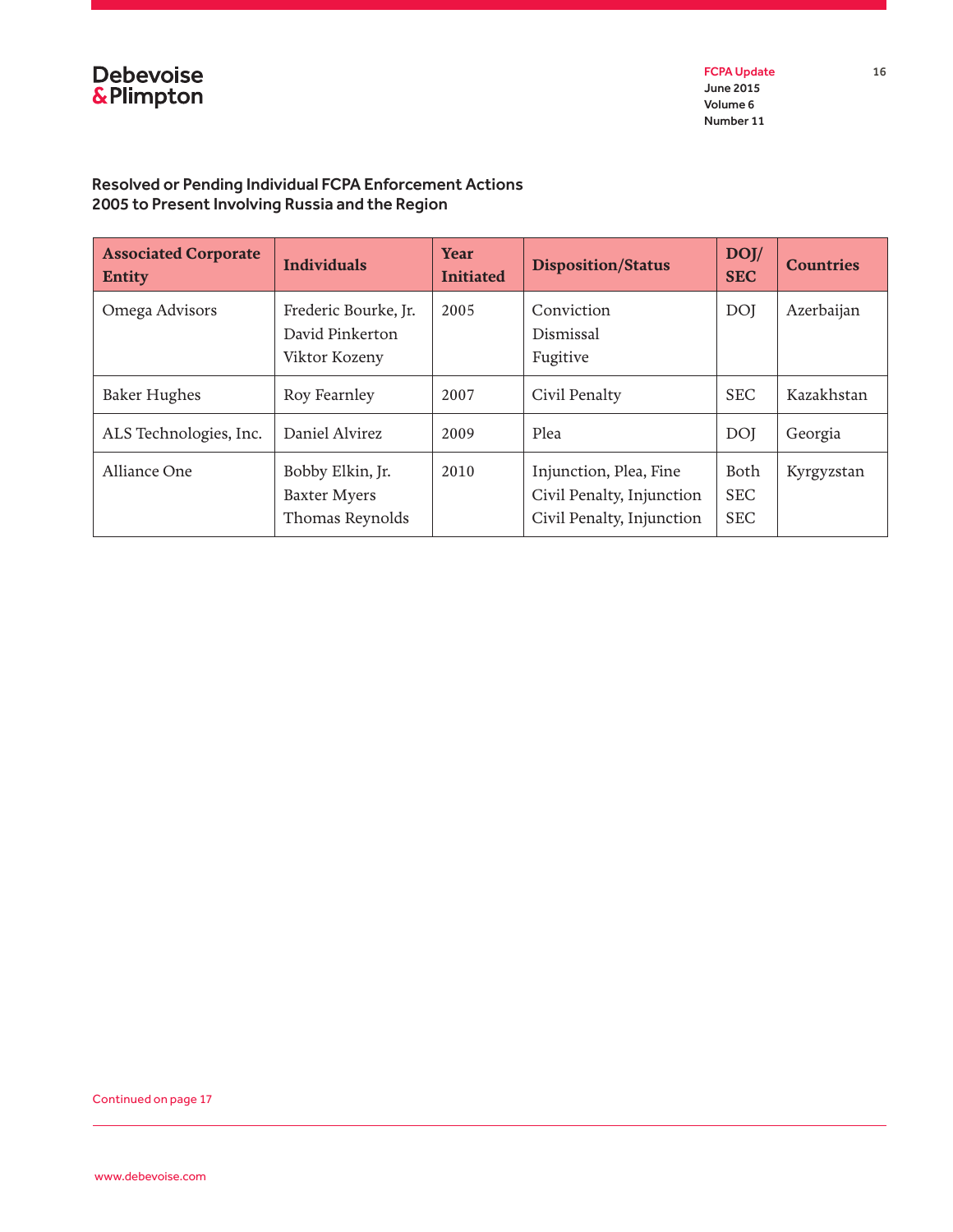FCPA Update 17 June 2015 Volume 6 Number 11

# Evolution and Revolution in Anti-Corruption Regulation in Russia

Despite its long history of enacting anti-corruption legislation,<sup>1</sup> Russia has faced enormous corruption problems as it has entered the twenty-first century. In 2005, the year prior to Russia's ratification of the United Nations Convention Against Corruption ("UNCAC"), Russia scored 2.4 points out of 10 on Transparency International's Corruption Perceptions Index ("CPI") and shared a rank of 126 (out of 159 countries) with Albania, Niger, and Sierra Leone.<sup>2</sup> In 2008, then-President Dmitry Medvedev adopted the first National Plan for Counteracting Corruption (the "National Plan 2008"), providing a legislative basis for an anti-corruption policy. In 2010, the newly formulated National Strategy for Counteracting Corruption declared the necessity of further development of the legislative framework, enforcement of anti-corruption laws, and strict penalties for their violation. These aims were developed in the National Plans for Counteracting Corruption, enacted biannually ever since (collectively, the "Plans").

Though not comprehensive, the Plans led to some improvement in Russia's rankings: in 2008, when the National Plan for Counteracting Corruption was launched, Russia scored the equivalent of 21 out of 100 points on the CPI (ranking in a tie for 147 out of 180 countries)<sup>3</sup>; in 2013, Russia scored 28 out of 100 points (ranking in a tie for 127 out of 177 countries), $\frac{4}{3}$  the highest score it has reached in recent years.

 It remains to be seen whether this positive trend, however slight, will continue in light of the worsening economic climate in Russia and the tense relations with the West, which have combined to make robust cross-border cooperation in the anticorruption field unlikely in the near future.

### Establishing the Legal Framework

In order to implement UNCAC and the National Plan 2008, in December 2008, Russian State Duma adopted Federal Law No. 273-FZ on Counteracting Corruption (the "Anti-Corruption Law"), Russia's first comprehensive anti-corruption legislation.

- 1. *See, e.g*., Sean Hecker, Bruce E. Yannett, Anna S. Dulova, Aaron M. Tidman, and Alexey L. Konovalov, "Developments in Russian Anti-Corruption Laws," *FCPA Update*, Vol. 2, No. 10 (May 2011), http://www.debevoise.com/~/media/files/insights/publications/2011/05/ fcpa%20update/files/view%20the%20update/fileattachment/fcpaupdatemay2011.pdf.
- 2. Transparency International, "Corruption Perceptions Index 2005," http://www.transparency.org/research/cpi/cpi\_2005#results.
- 3. Transparency International, "Corruption Perceptions Index 2008," http://www.transparency.org/research/cpi/cpi\_2008#results.
- 4. Transparency International, "Corruption Perceptions Index 2013," http://www.transparency.org/cpi2013/results.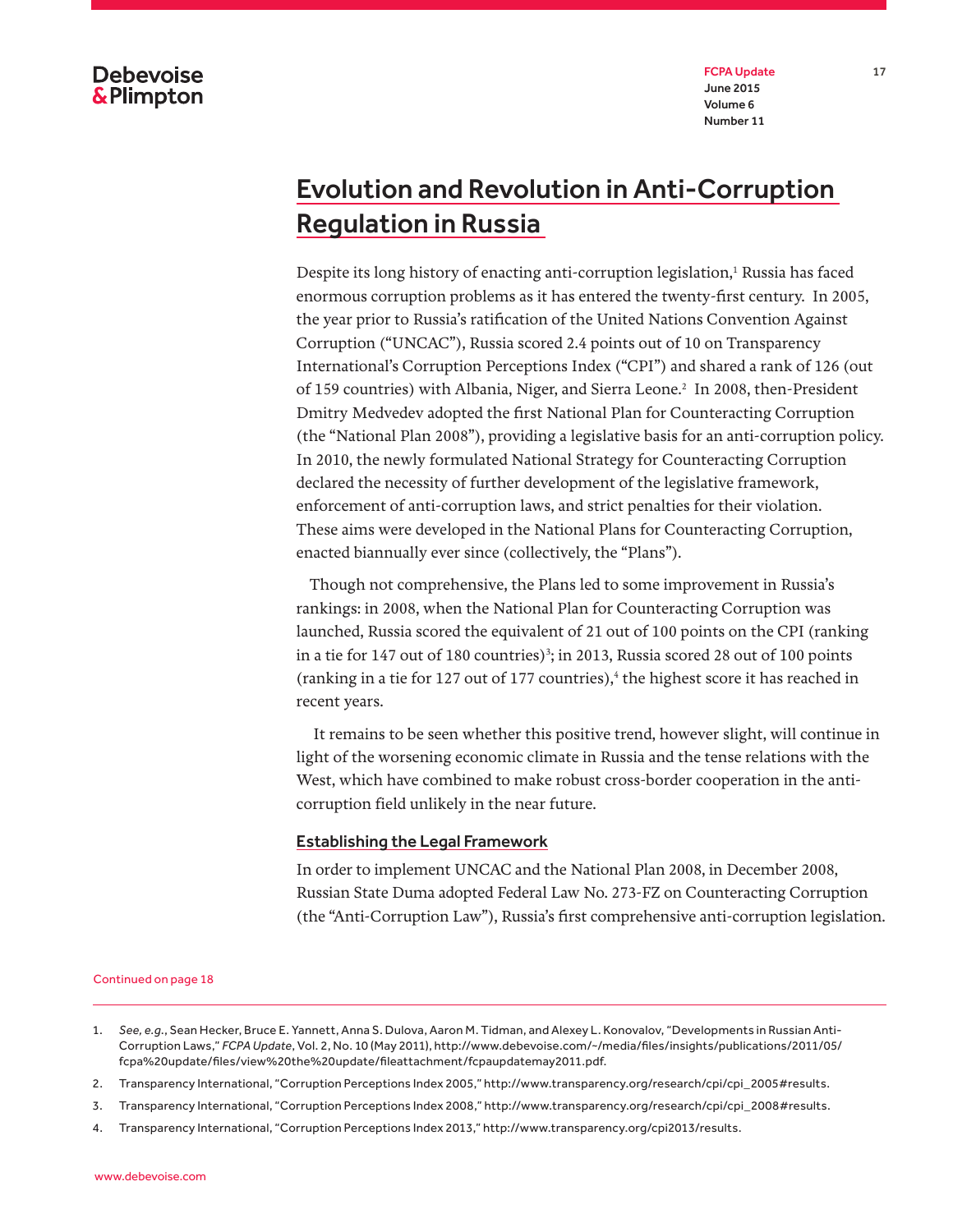FCPA Update 18 June 2015 Volume 6 Number 11

Evolution and Revolution in Anti-Corruption Regulation in Russia Continued from page 17

**Debevoise &Plimpton** 

> The Anti-Corruption Law sets forth basic principles of anti-corruption policy as well as restrictions on public officials. It provides for disclosure of income and assets of public officials and their spouses and dependents, restrictions on employment of former public officials, and rules with respect to conflicts of interest, among other reforms.

Although necessary to counteract corruption, the Anti-Corruption Law quickly proved to be insufficient. The National Plan 2010 triggered the drafting of additional anti-corruption laws, which were for the most part adopted in 2011 and 2012. In 2011, the new legislation tightened income disclosure requirements, applying them not only to public officials, but also to officials of the Russian Central Bank, state funds, and state corporations.<sup>5</sup> In 2012, a new law introduced limited control over expenditures by the above-mentioned officials.<sup>6</sup> In addition, the government launched a specialized review of all bills and regulations to assess their potential for exacerbating (or ameliorating) corruption; one result of these anti-corruption reviews could be the prevention or delay in the enactment of the bill or regulation. Following the launch of anti-corruption reviews, almost 20,000 regulations were suspended pending this specialized review.<sup>7</sup>

The adoption of the Anti-Corruption Law also affected criminal and administrative liability for bribery, including by introducing the administrative offense of providing illegal remuneration on behalf of a legal entity. But more significant changes to the Criminal Code and the Code of Administrative Offenses were adopted in 2011, in light of Russia's desire to join the Organization for Economic Cooperation and Development ("OECD"). The 2011 amendments criminalized bribery of not only Russian, but also foreign (non-Russian) officials and introduced calculations of fines based on the bribe amount, which could yield penalties many times that amount.<sup>8</sup> Following this set of amendments, Russia acceded to the OECD Convention on Combating Bribery of Foreign Public Officials in International Business Transactions on April 17, 2012.<sup>9</sup>

- 5. Federal Law No. 329-FZ on Amendments to Certain Legislative Acts of the Russian Federation in respect of Improvement of State Anti-Corruption Regulation (Nov. 21, 2011). For more information, *see* Hecker et al., note 1, *supra*.
- 6. For more information, see Bruce E. Yannett, Alyona N. Kucher, Anna V. Maximenko, and Michael T. Leigh, "Russia's Turn Toward Anti-Corruption Enforcement?," *FCPA Update*, Vol. 3, No. 7 (Feb. 2012), http://www.debevoise.com/~/media/files/insights/publications/2012/02/ fcpa%20update/files/view%20the%20update/fileattachment/fcpa\_update\_feb\_2012.pdf; Bruce E. Yannett, Alyona N. Kucher, Anna V. Maximenko, and Michael T. Leigh, "More Developments in Russian Anti-Corruption Efforts", *FCPA Update*, Vol. 3, No. 10 (May 2012), http://www.debevoise.com/~/media/files/insights/publications/2012/05/fcpa%20update/files/view%20the%20update/fileattachment/ fcpa\_update\_may\_2012.pdf.
- 7. "Thousands of Regulations Did Not Pass Anti-Corruption Review," *RAPSI* (Nov. 21, 2012), http://rapsinews.ru/anticorruption\_ news/20121121/265448231.html?wb48617274=5C794432 [Russian].
- 8. *See* Hecker et al., note 1, *supra*.

<sup>9.</sup> "Russia Joins OECD Anti-Bribery Convention," OECD (Feb. 17, 2012), http://www.oecd.org/russia/russiajoinsoecdanti-briberyconvention.htm.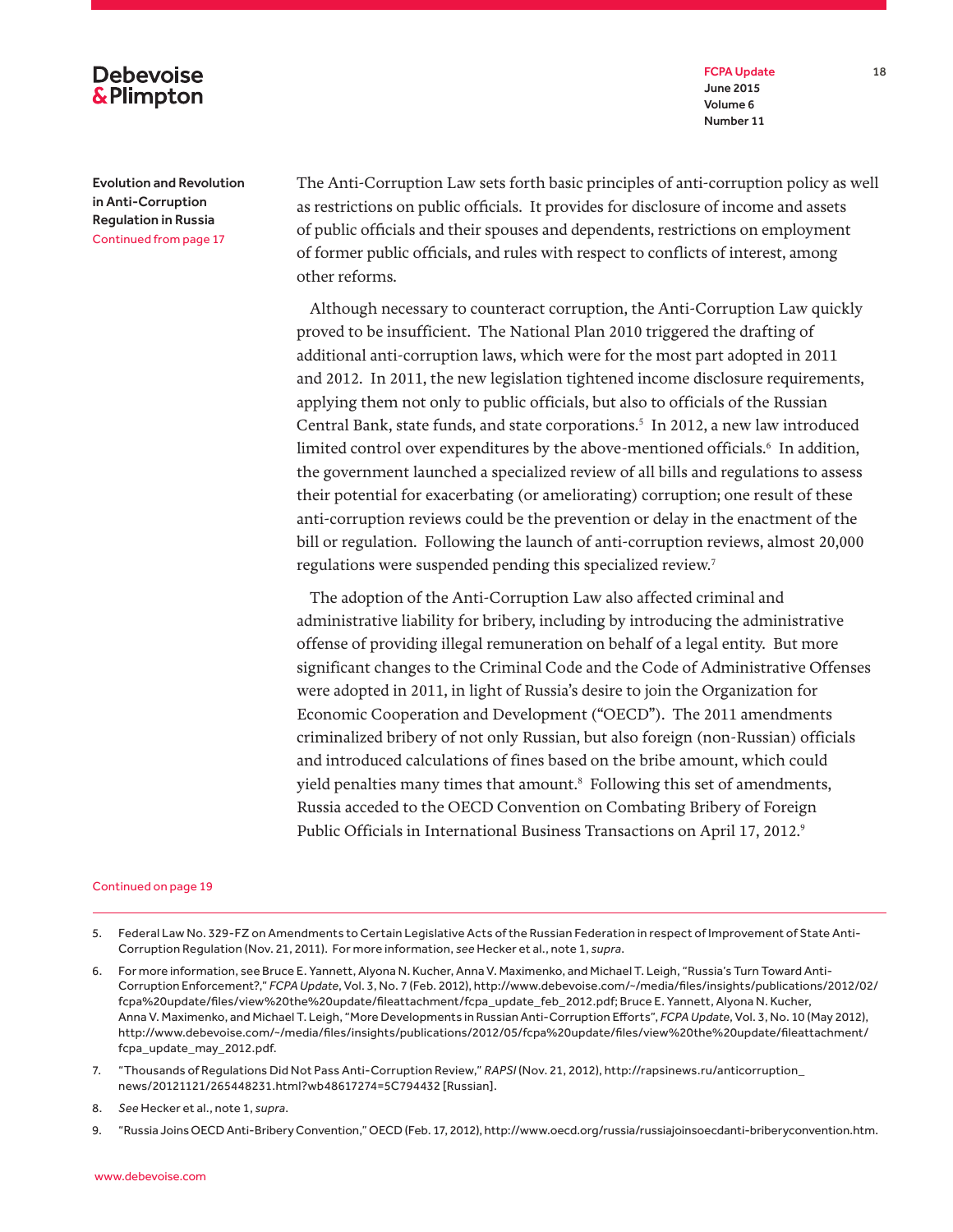

FCPA Update 19 June 2015 Volume 6 Number 11

Evolution and Revolution in Anti-Corruption Regulation in Russia Continued from page 18

As a result of these legal measures, Russia came close to bringing its anti-corruption legislation, as written, in line with international standards.<sup>10</sup> Russia now faces what has proved to be a greater challenge – enforcing its new legislation.

 "In a move that may prove more successful than combating corruption from the top, the Russian government has encouraged public and private companies to implement anti-corruption measures themselves, thereby establishing a basis for anti-corruption enforcement 'from the bottom."'

### Improving Enforcement

The National Plan 2012, in contrast to the 2008 and 2010 Plans, shifted the focus from developing anti-corruption legislation to its enforcement. In line with this change of priorities, several major corruption cases were initiated in 2012.<sup>11</sup> The most significant and notorious was the *Oboronservis* matter, which was ultimately resolved in 2015. Former Defense Ministry official, Yevgeniya Vasilyeva, as well as four of her ex-colleagues, were convicted of fraud, money laundering, and exceeding and abusing their authority in the sale of extremely underpriced Defense Ministry property through the state-owned OJSC Oboronservis. The state alleged that the damages incurred equaled approximately \$60 million. Ms. Vasilyeva was sentenced to five years' imprisonment; her accomplices received lesser terms.<sup>12</sup> The former Minister of Defense, who some alleged was implicated in the case, was cleared of all charges.

In addition, in December 2013, a Russian court for the first time upheld Russia's obligation to combat corruption under UNCAC, enforcing a judgment set by an Irish court in the *Demesne* case.<sup>13</sup> The Irish court found a creditor agreement contract

- 10. *See, e.g*., Viktor Khamraev, "What Hampers Russia's Anti-Corruption Legislation," *Russia & India Report* (May 22, 2013), http://in.rbth.com/ society/2013/05/22/what\_hampers\_russias\_anti-corruption\_legislation\_25229.html?wb48617274=5C794432.
- 11. *See* Paul R. Berger, Sean Hecker, Andrew M. Levine, Bruce E. Yannett, Samantha J. Rowe, and Amanda M. Bartlett, "The FCPA in 2012: Release of the Government's Guidance Caps a Year of Disparate Developments," Section VI.B, *FCPA Update*, Vol. 4, No. 6 (Jan. 2013), http://www.debevoise.com/~/media/files/insights/publications/2013/01/fcpa%20update/files/view%20the%20update/fileattachment/ fcpaupdatejan2013.pdf.
- 12. "Former Defense Official Vasilyeva Gets 5 Years in Prison," *The Moscow Times* (May 8, 2015), http://www.themoscowtimes.com/ article/520396.html.
- 13. *See* Presidium of the Supreme Arbitrazh Court of the Russian Federation Decision, No. 6004/13 (Oct. 8, 2013), http://www.arbitr.ru/bras. net/f.aspx?id\_casedoc=1\_1\_55f3c2b9-745c-40c3-a9cd-d8526867530f [Russian].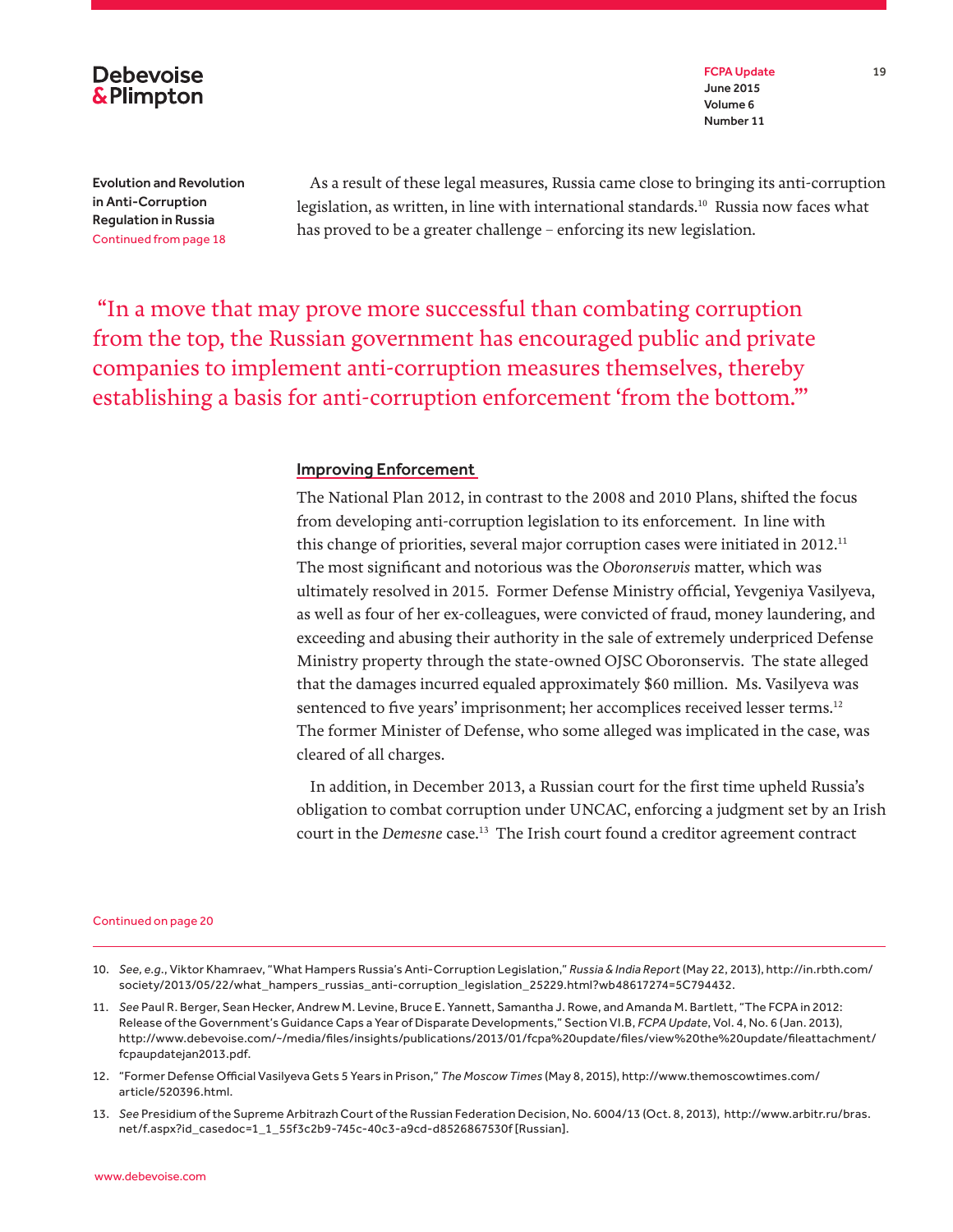FCPA Update 20 June 2015 Volume 6 Number 11

## **Debevoise &Plimpton**

Evolution and Revolution in Anti-Corruption Regulation in Russia Continued from page 19

to be invalid on the basis of corrupt procurement.<sup>14</sup> The Russian court upheld the ruling on comity principles, ruling that the Irish court set forth circumstances suggesting suspicious activities surrounding the contested transactions.<sup>15</sup> The Russian court viewed its decision as vindicating Russia's "obligations under international law, particularly the implementation of the pledge in paragraph 5 of Article 14 of the Convention against Corruption to cooperate among judicial, law enforcement, and financial regulatory authorities to combat the illegal obtainment of funds."16

The *Oboronservis* and *Demesne* cases can be viewed as examples of anti-corruption enforcement "from the top." It remains to be seen whether these cases will stand out as exceptions – or as a beginning of a trend. The fact that, three years after Russia's reform efforts started in earnest, the *Oboronservis* and *Demesne* cases stand out as the only ones of their kind sends mixed signals at best.

In a move that may prove more successful than combating corruption from the top, the Russian government has encouraged public and private companies to implement anti-corruption measures themselves, thereby establishing a basis for anti-corruption enforcement "from the bottom." First, in the beginning of 2013, the Anti-Corruption Law was supplemented by the new Article 13.3, which requires companies to take anti-corruption measures, making anti-corruption compliance compulsory for companies operating in Russia.17 In November 2013, the Ministry of Labor issued detailed recommendations on implementation of Article 13.3.18

These new measures have already yielded some results. Prosecutors in several Russian regions have successfully challenged in a number of court proceedings companies' failure to implement all or some of the anti-corruption measures mandated by Article 13.3. The courts in those cases ordered the companies to remedy the violations, in some cases within fixed periods of time.<sup>19</sup> Russian courts have also begun to recognize anti-corruption compliance programs as a defense in bribery cases brought by the government against companies. In a case in which

- 15. *See id*. at 9.
- 16. *Id*. at 10.
- 17. For more information, see Paul R. Berger, Dmitry V. Nikiforov, Bruce E. Yannett, Jane Shvets, and Anna V. Maximenko, "Anticorruption Compliance Programs under Russian Law: Article 13.3 and the FCPA/UKBA Experience," *FCPA Update*, Vol. 4, No. 9 (Apr. 2013), http://www.debevoise.com/~/media/files/insights/publications/2013/04/fcpa%20update/files/view%20the%20update/fileattachment/ fcpa\_update\_apr\_2013\_proof\_3.pdf.
- 18. For more information, see Dmitry V. Nikiforov, Bruce E. Yannett, Anna V. Maximenko, and Jane Shvets, "Russia Issues Detailed Recommendations on Compliance with Russian Anti-Corruption Law," *FCPA Update*, Vol. 5, No. 5 (Dec. 2013), http://www.debevoise.com/~/ media/files/insights/publications/2013/12/fcpa%20update/files/view%20fcpa%20update/fileattachment/fcpa\_update\_dec2013.pdf.
- 19. *See, e.g*., Proletarsky District Court (Tver) Judgment, Case No. 2-2459/2014 (Dec. 19, 2014); Inzensk District Court (Ulianovsk Region) Judgment, Case No. 2-1099/2014 (May 19, 2014).

<sup>14.</sup> *See id*. at 3.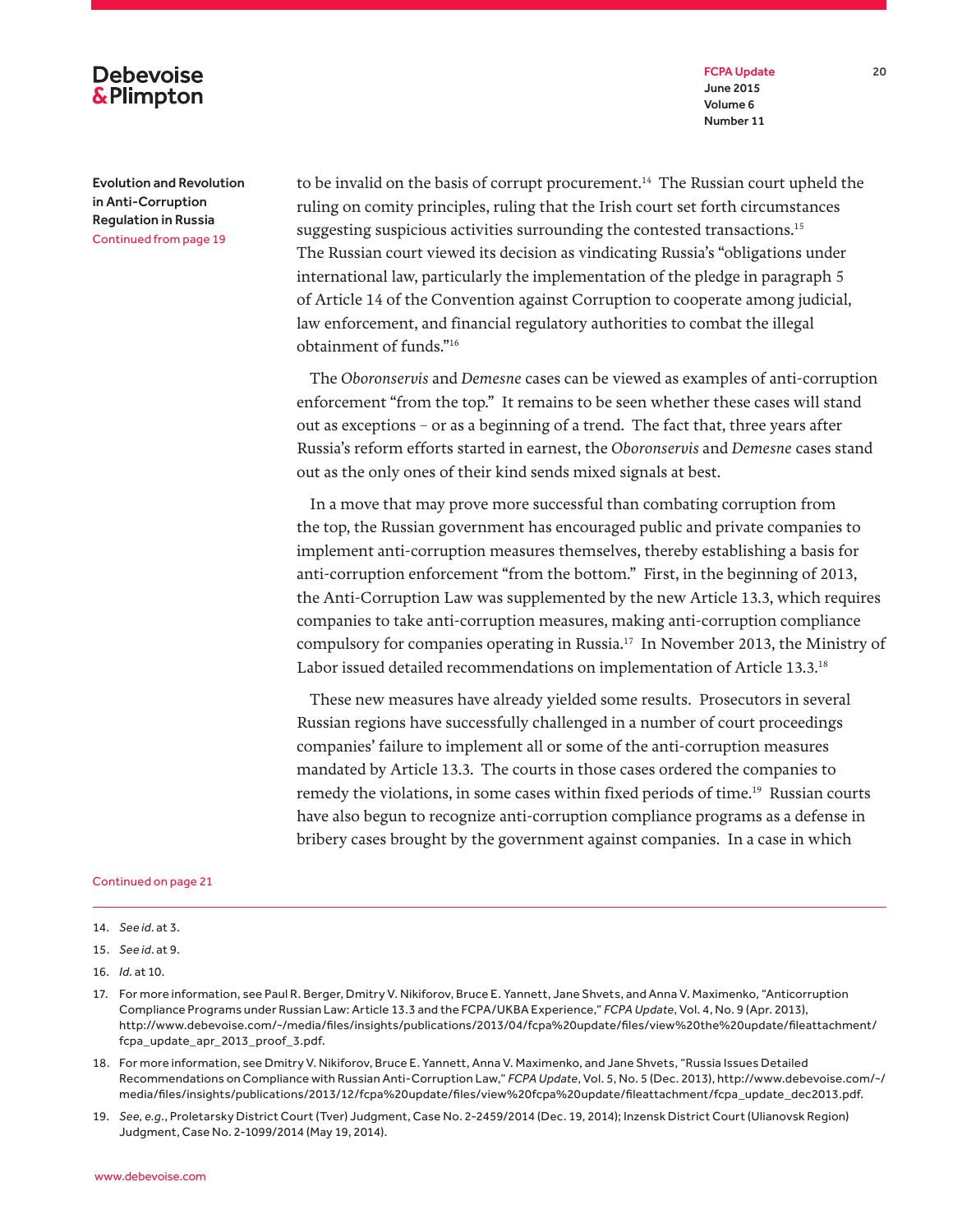FCPA Update 21 June 2015 Volume 6 Number 11

## **Debevoise &Plimpton**

Evolution and Revolution in Anti-Corruption Regulation in Russia Continued from page 20

the company defendant had introduced anti-corruption measures in its internal regulations and the bribe-giving employee was notified of those measures, the company was found not guilty of bribery.<sup>20</sup>

Russian businesses have also established their own mechanisms for anticorruption compliance. For example, the Anti-Corruption Charter of Russian Business has recently opened its membership to all companies doing business in Russia. The Charter covers best practices for third-party risk assessment and due diligence, financial and commercial controls, cooperation with law enforcement, and other issues.<sup>21</sup>

Notwithstanding this good news, administrative and court practice has some way to go in aligning with global anti-corruption best practices. The Federal Antimonopoly Service ("FAS") has initiated several cases against international pharmaceutical companies dominant in the Russian market, challenging their third-party due diligence practices as violating Russian competition law. Although they present a challenge, the FAS's and Russian courts' interpretations of Russian antitrust law leave an opening for companies to comply with their FCPA or other anti-corruption obligations while staying on the right side of Russian law.<sup>22</sup>

### From Globalization to Domestication

The global political context in which Russia finds itself has had indirect effects on transparency in another realm – with regard to the management of company assets and data. Undertaken against a backdrop of multiple concerns, one of the Russian government's first efforts to promote "economic domestication" began on May 7, 2013, when the Russian State Duma adopted Federal Law No. 79-FZ on the Prohibition for Certain Categories of Persons to Open and Maintain Accounts/ Deposits and Cash in Foreign Banks Located Abroad and Hold Securities of Foreign Issuers. The law prohibits public officials from holding cash and deposits in foreign banks or securities of foreign issuers. The government considered banning foreign real estate holdings by state and municipal officials, their spouses and minor children, but that proposal was replaced with a less restrictive obligation to disclose information about such property.<sup>23</sup>

- 20. *See* Syktyvkar City Court Judgment, Case No. 12-235/2014 (Mar. 14, 2014).
- 21. The Charter is available at http://against-corruption.ru/images/documents/Anti-Corruption\_Charter\_of\_the\_Russian\_Business.pdf.
- 22. For more details see Sean Hecker, Alyona N. Kucher, Jane Shvets, Anna V. Maximenko, and Alisa Melekhina, "Between a Rock and a Hard Place: Anti-Corruption Compliance and Antitrust Law in Russia," *FCPA Update*, Vol. 6, No. 8 (Mar. 2015), http://www.debevoise.com/~/ media/files/insights/publications/2015/03/fcpa\_update\_march\_2015.pdf.
- 23. *See* Paul R. Berger, Alyona N. Kucher, and Anna V. Maximenko, "Russian State Officials' Assets Abroad: Proposed Ban on Foreign Accounts, Deposits and Securities," *FCPA Update*, Vol. 4, No. 7 (Feb. 2013), http://www.debevoise.com/~/media/files/insights/publications/2013/02/ fcpa%20update/files/view%20the%20update/fileattachment/fcpa\_update\_feb\_022713\_final.pdf.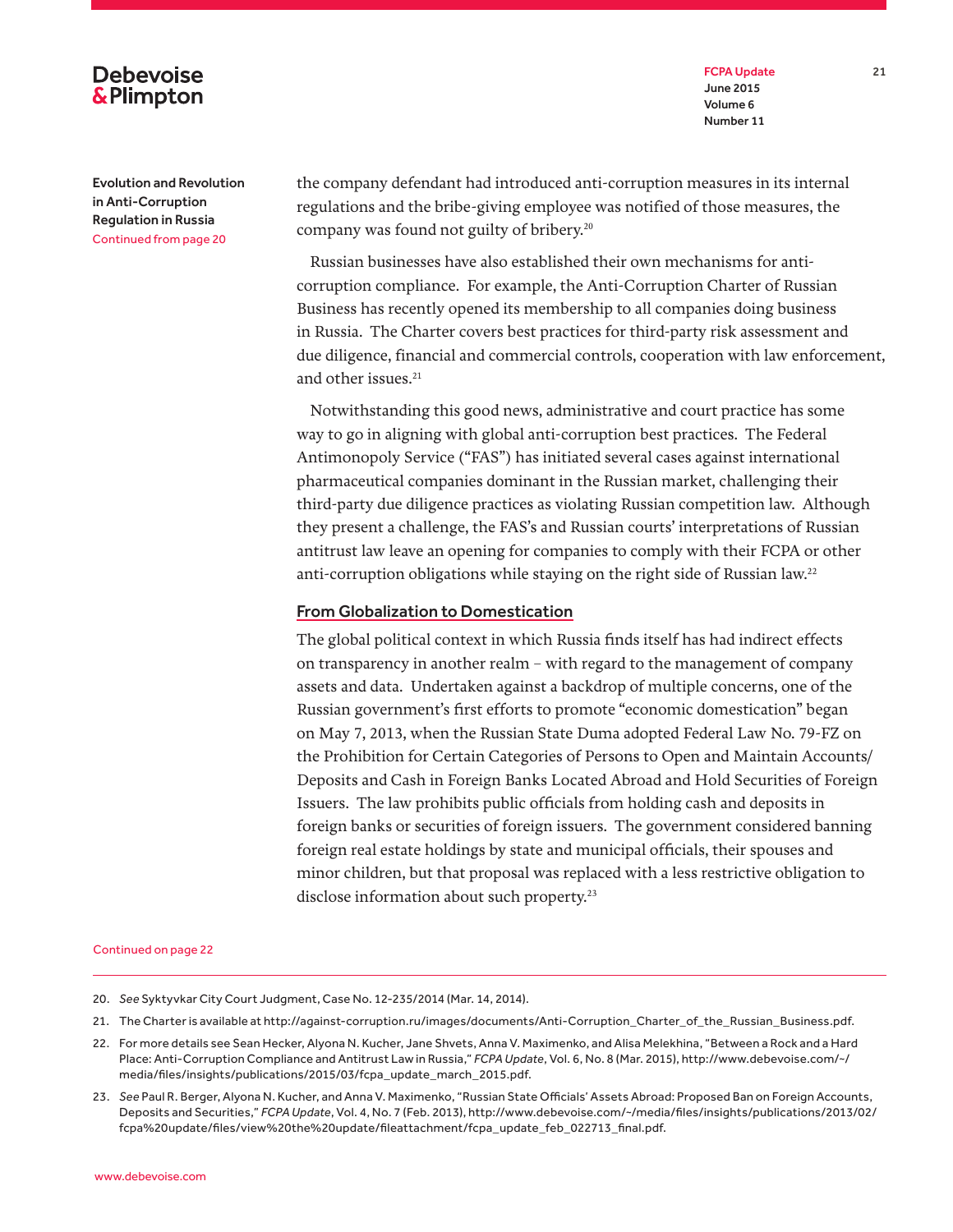FCPA Update 22 June 2015 Volume 6 Number 11

## **Debevoise &Plimpton**

Evolution and Revolution in Anti-Corruption Regulation in Russia Continued from page 21

In 2014, the government's domestication program reached private parties. At first, the Duma prohibited processing of personal data of Russian citizens through databases located abroad. The original deadline for transfer of such data to Russia-based servers was September 1, 2016, but the deadline has been shortened by one year.24 A violation of this data law can lead to blocking of the server used for the illegal processing. Compliance with this new law has proved a challenge for many companies, and may make it more difficult if not impossible for them to comply with foreign regulatory requests, handle internal investigations and audits, or perform even routine operations.25

Other "domestication" initiatives have proved more positive for transparency and anti-corruption compliance. The November 2014 tax code amendments attempt to address the widely discussed need to reverse the offshoring of the Russian economy and to repatriate funds to Russia.<sup>26</sup> Though they have a mainly fiscal purpose, the amendments have the potential of removing assets from offshore jurisdictions with confidentiality regimes that have long hindered anti-corruption and other investigations. As such, the new law, if aggressively enforced, could make business transactions more transparent and illegal income harder to conceal.<sup>27</sup>

### Looking Forward

The outcome of Russia's anti-corruption efforts will likely depend on broader political and economic developments. Although the National Plan 2014 continued to emphasize the importance of anti-corruption legislation and enforcement, the government has competing priorities oriented toward enhancing national security and strengthening the country's faltering economy.

Continued on page 23

- 25. *See* Alan V. Kartashkin, Andrew M. Levine, Dmitry V. Nikiforov, Anna V. Maximenko, and Jane Shvets, "Bringing Money and Data Back to Russia, *FCPA Update*, Vol. 5, No. 12 (July 2014), http://www.debevoise.com/~/media/files/insights/publications/2014/07/fcpa%20update/ files/view%20fcpa%20update/fileattachment/fcpa\_update\_ july2014.pdf.
- 26. Federal Law No. 376-FZ on Amendments to the First and the Second Part of the Tax Code of the Russian Federation Tax Code in respect of Taxation of Profit of Controlled Foreign Companies and Income of Foreign Organizations (Nov. 24, 2014).

27. *See* Kartashkin et al., note 25, *supra*.

<sup>24.</sup> Federal Law No. 242-FZ on Amendments to Certain Legislative Acts of the Russian Federation in respect of Processing of Personal Data in Information and Telecommunication Networks (July 21, 2014).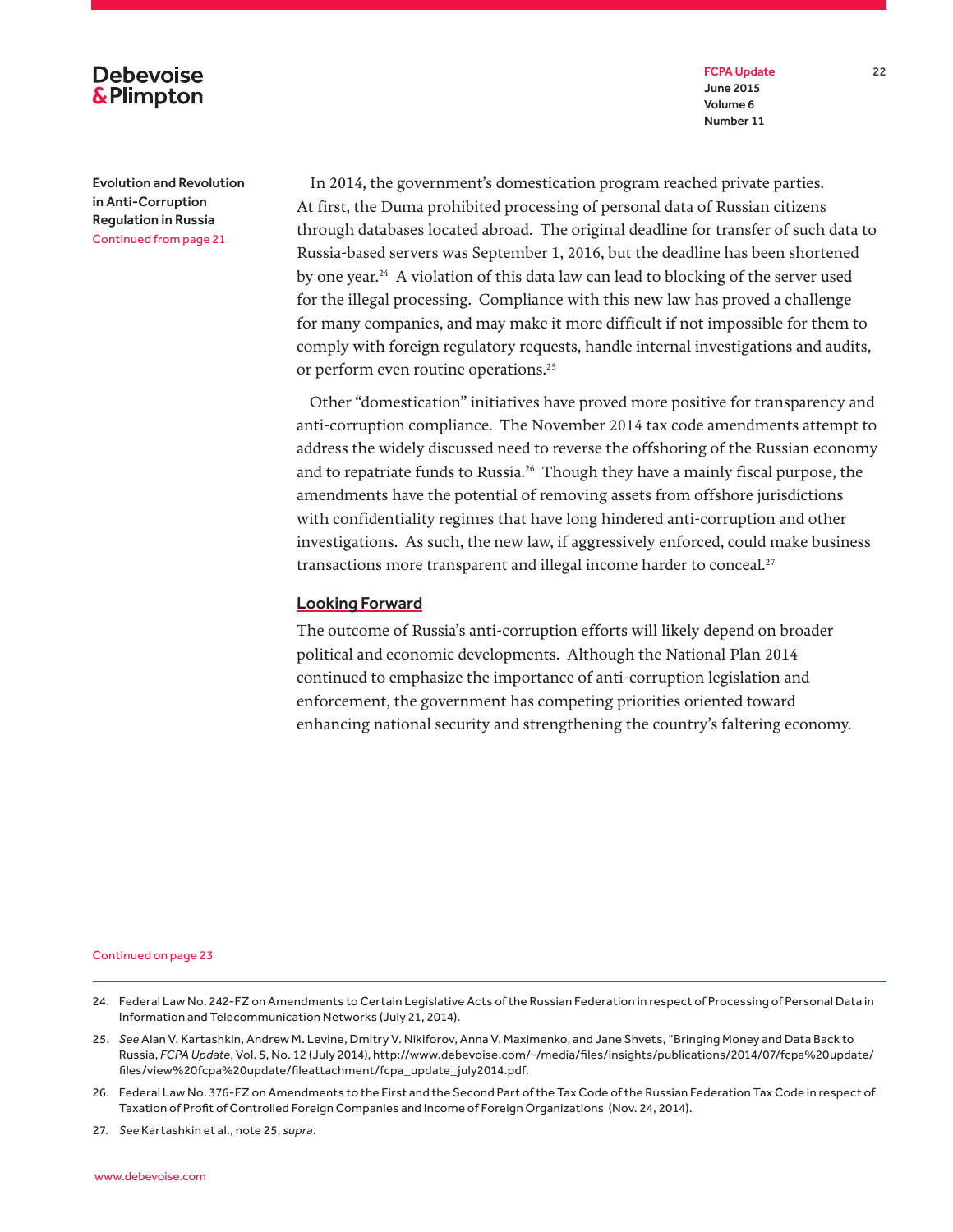

FCPA Update 23 June 2015 Volume 6 Number 11

Evolution and Revolution in Anti-Corruption Regulation in Russia Continued from page 22

The current political climate may make Russia disinclined to promote cross-border cooperation in the anti-corruption area or other fields, but the Russian government may well realize that boosting the private sector's trust in the Russian economy is crucial for purely domestic reasons, as well as for attracting foreign capital.

Alyona N. Kucher Bruce E. Yannett Jane Shvets Anna V. Maximenko Elena M. Klutchareva

*Alyona N. Kucher is a partner, and Anna V. Maximenko and Elena M. Klutchareva are associates, in the Moscow office and members of the Corporate Department. Bruce E. Yannett is a partner, and Jane Shvets is an associate, in the New York office. They are members of the Litigation Department and the White Collar Litigation Practice Group. The authors may be reached at ankucher@debevoise.com, beyannett@debevoise.com, jshvets@debevoise.com, avmaximenko@debevoise.com, and emklutchareva@debevoise.com. Full contact details for each author are available at www.debevoise.com.*